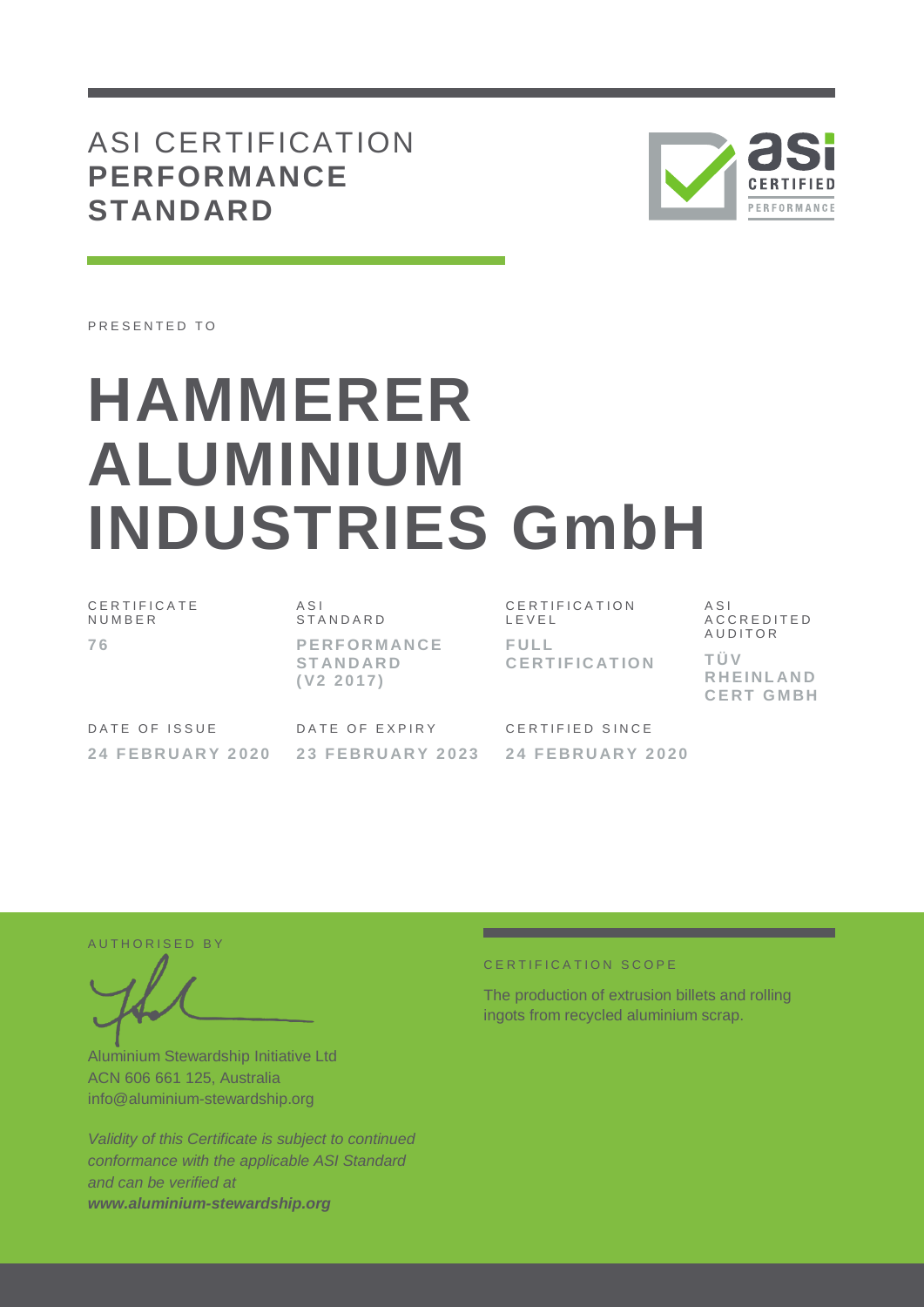# SUMMARY AUDIT REPORT **PERFORMANCE STANDARD**

## **OVERVIEW**

| MEMBER NAME                       | Hammerer Aluminium Industries Holding GmbH                                                        |  |  |
|-----------------------------------|---------------------------------------------------------------------------------------------------|--|--|
| ENTITY NAME                       | Hammerer Aluminium Industries GmbH                                                                |  |  |
| CERTIFICATION<br><b>SCOPE</b>     | The production of extrusion billets and rolling ingots from recycled aluminium<br>scrap.          |  |  |
| SUPPLY CHAIN<br><b>ACTIVITIES</b> | Aluminium Re-melting/Refining, Casthouses                                                         |  |  |
| ASI STANDARD                      | Performance Standard V2                                                                           |  |  |
| AUDIT TYPE                        | <b>First Certification Audit</b>                                                                  |  |  |
| AUDIT FIRM                        | <b>TÜV Rheinland Cert GmbH</b>                                                                    |  |  |
| AUDIT DATE                        | 3 December 2019 - 4 December 2019 (First Certification Audit)                                     |  |  |
| AUDIT REPORT<br>SUBMISSION        | 3 February 2020 (First Certification Audit)                                                       |  |  |
| AUDIT SCOPE                       | The production of extrusion billets and rolling ingots from recycled aluminium<br>scrap.          |  |  |
|                                   | Supply chain activities included in the audit scope:<br>Aluminium Re-melting/Refining, Casthouses |  |  |
|                                   | All relevant criteria in the ASI Performance Standard were included in the<br>audit scope.        |  |  |
| AUDIT<br>OUTCOME                  | Certification                                                                                     |  |  |

and the control of the control of the control of the control of the control of the control of the control of the control of the control of the control of the control of the control of the control of the control of the cont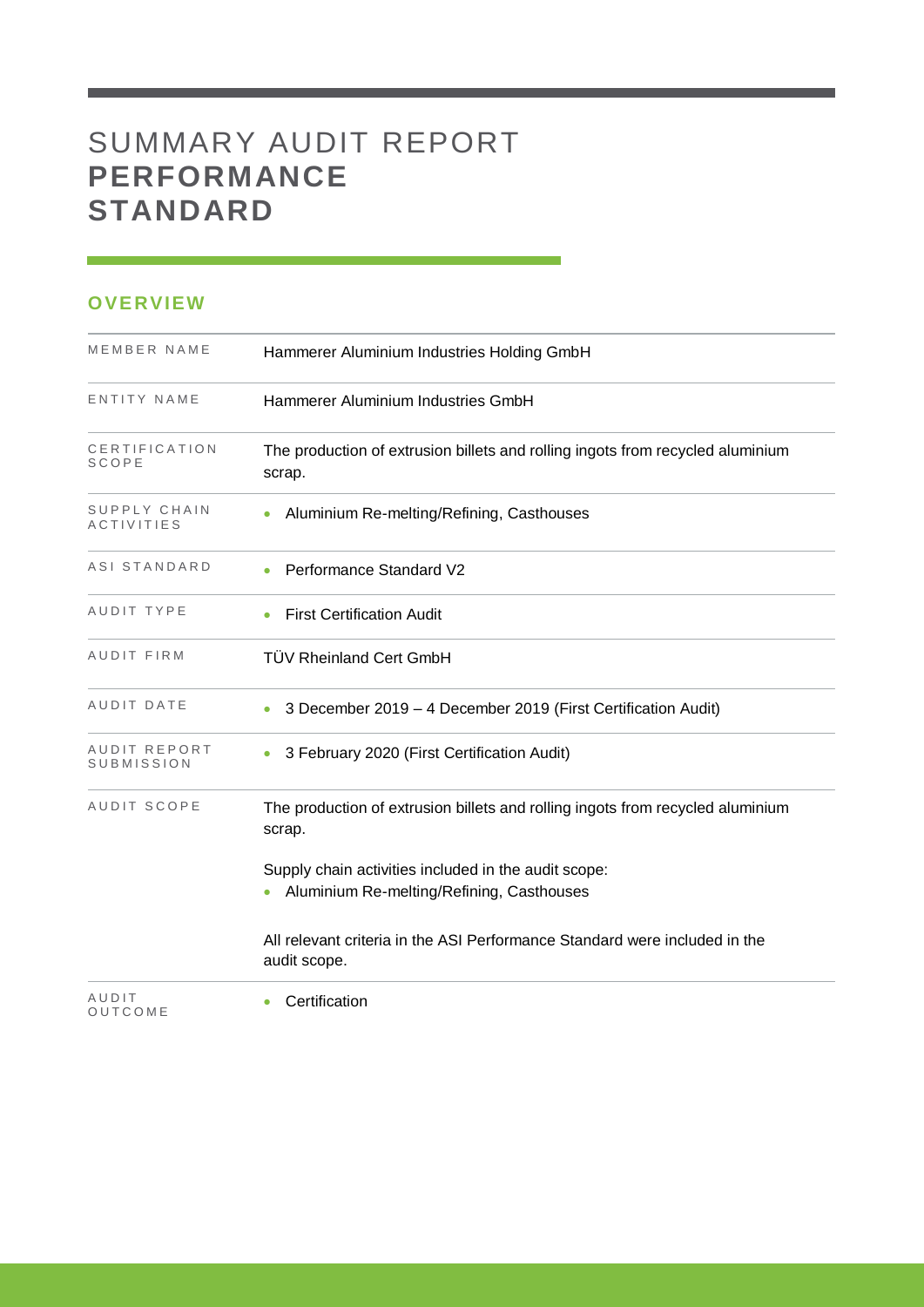| AUDIT<br>METHODOLOGY          | The Auditors confirm that:                                                                                                                                                               |  |  |  |  |
|-------------------------------|------------------------------------------------------------------------------------------------------------------------------------------------------------------------------------------|--|--|--|--|
| <b>DECLARATION</b>            | The information provided by the Entity is true and accurate to the best<br>⊻<br>knowledge of the Auditor(s) preparing this report.                                                       |  |  |  |  |
|                               | The findings are based on verified Objective Evidence relevant to the<br>M<br>time period for the Audit, traceable and unambiguous.                                                      |  |  |  |  |
|                               | The Audit Scope and audit methodology are sufficient to establish<br>M<br>confidence that the findings are indicative of the performance of the<br>Entity's defined Certification Scope. |  |  |  |  |
|                               | The Auditor(s) have acted in a manner deemed ethical, truthful, accurate<br>professional, independent and objective.                                                                     |  |  |  |  |
| CERTIFICATION<br>PERIOD       | 24 February 2020 - 23 February 2023                                                                                                                                                      |  |  |  |  |
| NEXT AUDIT<br>TYPE            | Surveillance audit                                                                                                                                                                       |  |  |  |  |
| NEXT AUDIT<br><b>DUE DATE</b> | 23 August 2021                                                                                                                                                                           |  |  |  |  |
| CERTIFICATE<br>NUMBER         | 76                                                                                                                                                                                       |  |  |  |  |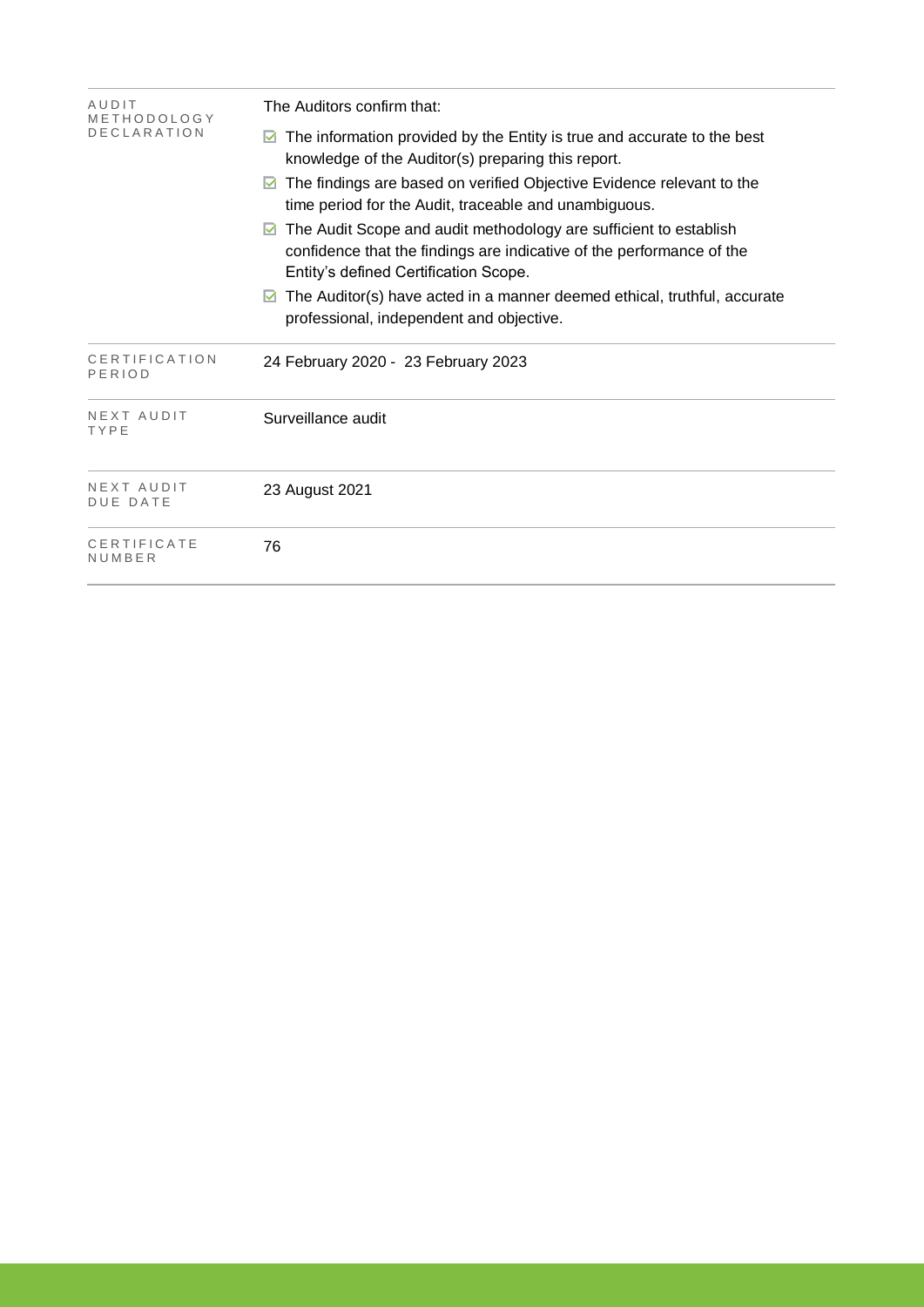## **SUMM ARY OF FINDINGS**

| <b>CRITERION</b>               | RATING      | COMMENT                                                                                                                                                                                                                                                                                                                                                                                                                                                                                                                                                                                                                                                                                                                                                                                                                                                                 |  |
|--------------------------------|-------------|-------------------------------------------------------------------------------------------------------------------------------------------------------------------------------------------------------------------------------------------------------------------------------------------------------------------------------------------------------------------------------------------------------------------------------------------------------------------------------------------------------------------------------------------------------------------------------------------------------------------------------------------------------------------------------------------------------------------------------------------------------------------------------------------------------------------------------------------------------------------------|--|
| PRINCIPLE 1 BUSINESS INTEGRITY |             |                                                                                                                                                                                                                                                                                                                                                                                                                                                                                                                                                                                                                                                                                                                                                                                                                                                                         |  |
| 1.1 Legal Compliance           | Conformance | The entity has developed and implemented<br>policies, systems, procedures and processes<br>that conform to ASI Performance Standard's<br>legal compliance requirements. There are<br>systems in place (e.g. a legal database) to<br>maintain awareness of and to ensure<br>compliance with applicable law. The Entity holds<br>ISO 14001 and OHSAS 18001 certifications<br>from an accredited certification body. HAI group<br>supports the site with legal counsel.                                                                                                                                                                                                                                                                                                                                                                                                    |  |
| 1.2 Anti-Corruption            | Conformance | The entity works against corruption in all its<br>forms, consistent with applicable law and<br>prevailing international standards.<br>Among the instruments, there is a code of<br>conduct issued and communicated internally<br>and externally. The entity has provided training<br>to employees with regards to business ethics.<br>HAI group operates a whistleblowing hotline<br>where potential breaches or suspected<br>corruption can be reported confidentially. The<br>financial system is periodically audited by an<br>external tax auditor.<br>Please find below a link to HAI's anti-bribery and<br>corruption policy:<br>https://www.hai-aluminium.com/en/wp-<br>content/uploads/2018/10/code-of-<br>conduct en v1 20181017.pdf (English)<br>https://www.hai-aluminium.com/wp-<br>content/uploads/2018/10/code-of-<br>conduct de v1 20181017.pdf (German) |  |
| 1.3 Code of Conduct            | Conformance | The entity has implemented a code of conduct<br>including principles relevant to environmental,<br>social and governance performance.<br>HAI's code of conduct can be accessed via the<br>link below:<br>https://www.hai-aluminium.com/wp-<br>content/uploads/2019/11/CoC_HAI_GmbH_201<br>9.pdf (German).<br>Their supplier code of conduct is available via<br>this link:<br>https://www.hai-aluminium.com/wp-<br>content/uploads/2016/11/CoC-Lieferanten-<br>EN.pdf (English).                                                                                                                                                                                                                                                                                                                                                                                        |  |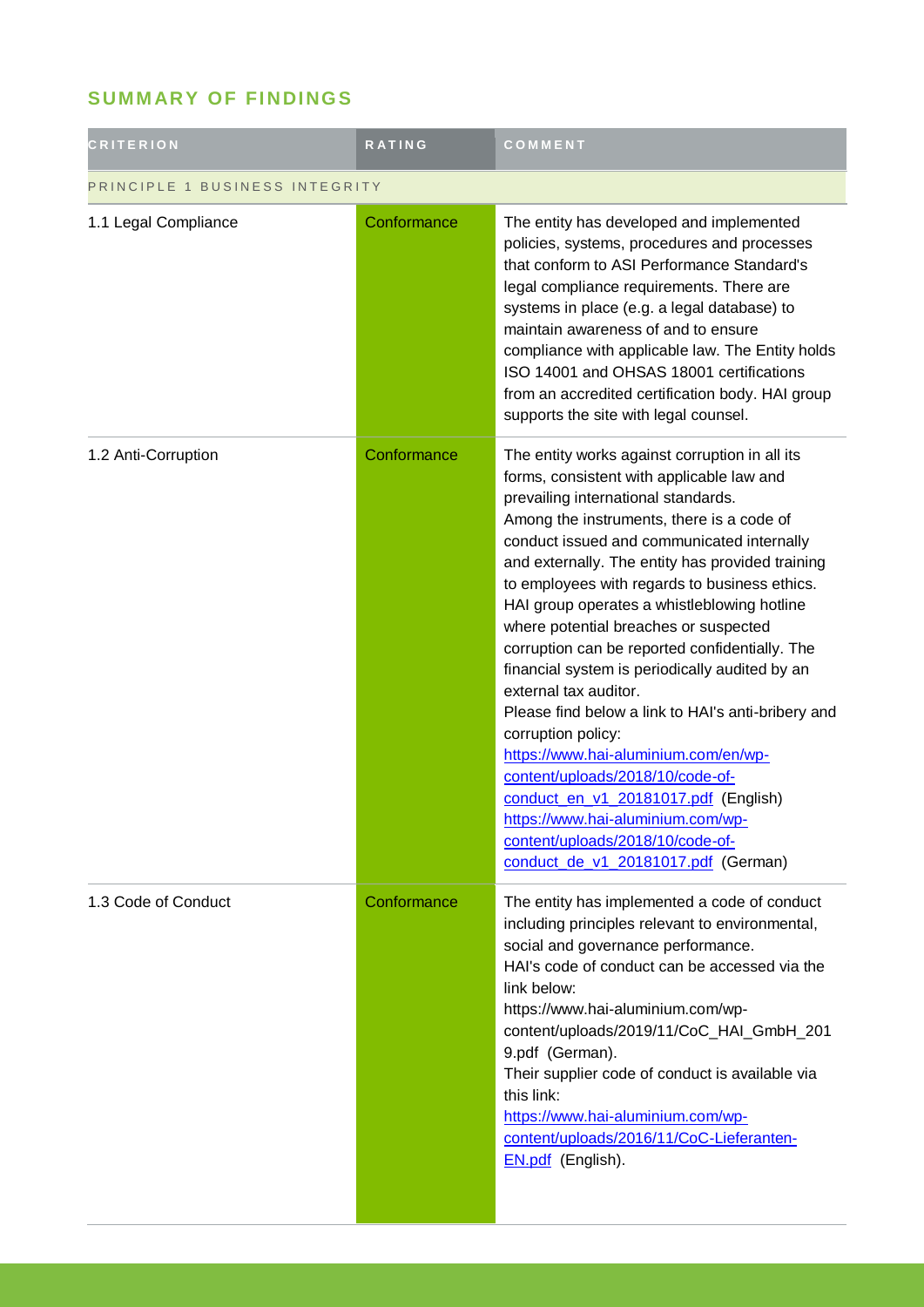| <b>CRITERION</b>                                                                 | <b>RATING</b> | COMMENT                                                                                                                                                                                                                                                                                                                                                                                                                                                                                                                                                                                                                                                                                                                                                                                                                                                                                                   |  |
|----------------------------------------------------------------------------------|---------------|-----------------------------------------------------------------------------------------------------------------------------------------------------------------------------------------------------------------------------------------------------------------------------------------------------------------------------------------------------------------------------------------------------------------------------------------------------------------------------------------------------------------------------------------------------------------------------------------------------------------------------------------------------------------------------------------------------------------------------------------------------------------------------------------------------------------------------------------------------------------------------------------------------------|--|
| PRINCIPLE 2 POLICY & MANAGEMENT                                                  |               |                                                                                                                                                                                                                                                                                                                                                                                                                                                                                                                                                                                                                                                                                                                                                                                                                                                                                                           |  |
| 2.1a Environmental, Social, and<br>Governance Policy (implement and<br>maintain) | Conformance   | The entity has implemented and maintains<br>policies consistent with the environmental, social<br>and governance practices included in the ASI<br>Performance Standard. The policies are subject<br>of periodic employee training. The site holds<br>certificates according ISO 14001 and OHSAS<br>18001 from an accredited certification body<br>which is current for the entity's certification<br>scope.<br>Labour and Ethics are addressed in the HAI<br>Group's Codes of Conduct for employees and<br>suppliers.                                                                                                                                                                                                                                                                                                                                                                                     |  |
|                                                                                  |               | More information can be found via the links<br>below:<br>https://www.hai-aluminium.com/en/wp-<br>content/uploads/2016/11/ISO-14001-EN.pdf<br>(ISO 14001 certificate, English),<br>https://www.hai-aluminium.com/wp-<br>content/uploads/2016/11/ISO-14001-DE.pdf<br>(ISO 14001 certificate, German);<br>https://www.hai-aluminium.com/wp-<br>content/uploads/2016/11/OHSAS 18001 HAI<br>GmbH DE-1.pdf (OHSAS 18001 certificate,<br>German);<br>https://www.hai-aluminium.com/wp-<br>content/uploads/2018/08/UMWELT_GESUNDH<br>EIT SICHERHEITSMANAGEMENT POLITIK<br>HAI GMBH 2018 DE .pdf (EHS Policy<br>statement, German);<br>https://www.hai-aluminium.com/wp-<br>content/uploads/2019/11/CoC_HAI_GmbH_201<br>9.pdf (Code of conduct for employees, German),<br>https://www.hai-aluminium.com/wp-<br>content/uploads/2016/11/CoC-Lieferanten-<br><b>EN.pdf</b> (Code of conduct for suppliers, English). |  |
| 2.1b Environmental, Social, and<br>Governance Policy (senior<br>management)      | Conformance   | In accordance with the ASI Performance<br>Standard as well as their Environmental and<br>Health & Safety Management System, the<br>auditee has senior management endorsement<br>and support through provision of resources and<br>regularly review of the policies. The entity<br>obtained ISO 14001 and OHSAS 18001<br>certifications which are consistent with their ASI<br>Performance Standard certification scope.                                                                                                                                                                                                                                                                                                                                                                                                                                                                                   |  |
| 2.1c Environmental, Social, and<br>Governance Policy (communication)             | Conformance   | The auditee has communicated the policies<br>internally and externally as appropriate                                                                                                                                                                                                                                                                                                                                                                                                                                                                                                                                                                                                                                                                                                                                                                                                                     |  |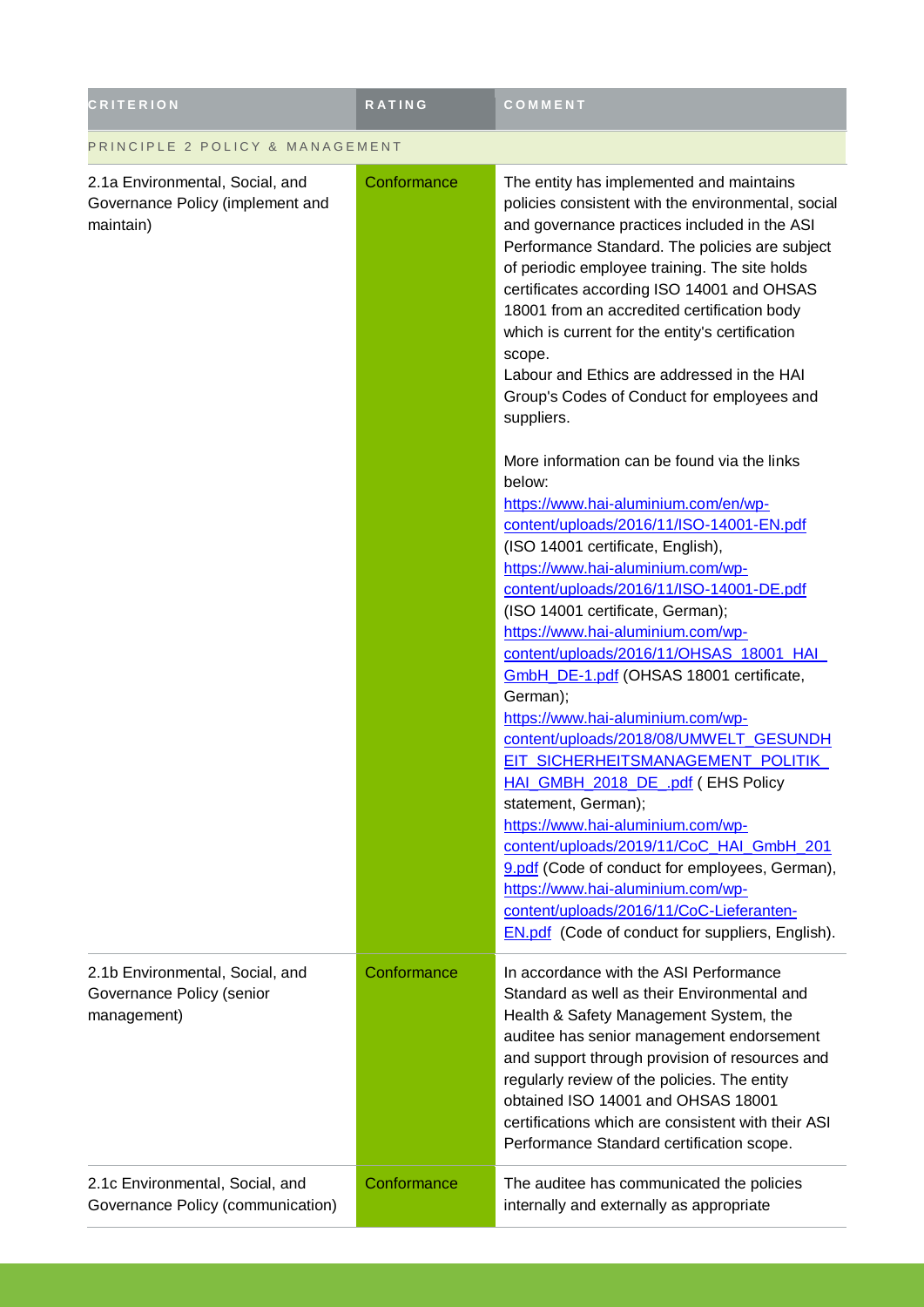| <b>CRITERION</b>                                                              | <b>RATING</b> | COMMENT                                                                                                                                                                                                                                                                                                                                                                                                                      |
|-------------------------------------------------------------------------------|---------------|------------------------------------------------------------------------------------------------------------------------------------------------------------------------------------------------------------------------------------------------------------------------------------------------------------------------------------------------------------------------------------------------------------------------------|
|                                                                               |               | (company website, intranet). Their supplier code<br>of conduct is actively communicated to their<br>suppliers. Interviews with workers and<br>management confirmed that the communication<br>is effective.<br>Via the following link the quality policy,<br>environment, health & safety policy and the<br>codes of conduct for employees and for<br>suppliers can be accessed: https://www.hai-<br>aluminium.com/downloads/ |
| 2.2 Leadership                                                                | Conformance   | The entity's COO (technical managing director)<br>has the overall responsibility and authority for<br>ensuring conformance with this Standard and to<br>ensure sufficient resources to support the<br>implementation of the Standard. The COO is<br>supported by the local team as well as by the<br>staff from HAI group. Responsibilities are<br>reflected in the organization charts.                                     |
| 2.3a Environmental and Social<br><b>Management Systems</b><br>(environmental) | Conformance   | The auditee has documented and implemented<br>an environmental management system<br>according to ISO 14001:2015.<br>These systems are certified by an accredited<br>certification body.<br>Please see the following link:<br>https://www.hai-aluminium.com/en/wp-<br>content/uploads/2016/11/ISO-14001-EN.pdf<br>(English version).                                                                                          |
| 2.3b Environmental and Social<br>Management Systems (social)                  | Conformance   | The auditee has documented and implemented<br>an accredited H&S management system<br>(OHSAS 18001). The facets human & labour<br>rights are also managed, but the practice is not<br>yet formalized to the same extent as the EHS<br>system.                                                                                                                                                                                 |
| 2.4 Responsible Sourcing                                                      | Conformance   | The entity has issued its sourcing policy in a<br>"code of conduct for suppliers", please find the<br>link below:<br>https://www.hai-aluminium.com/wp-<br>content/uploads/2016/11/CoC-Lieferanten-<br>EN.pdf                                                                                                                                                                                                                 |
|                                                                               |               | The entity's sourcing process is documented<br>and it is in accordance with the requirements of<br>the ASI Performance Standard. Regular due<br>diligence and supplier evaluation takes place.                                                                                                                                                                                                                               |
| 2.5 Impact Assessments                                                        | Conformance   | Bigger projects or major changes to existing<br>facilities did not take place since the entity                                                                                                                                                                                                                                                                                                                               |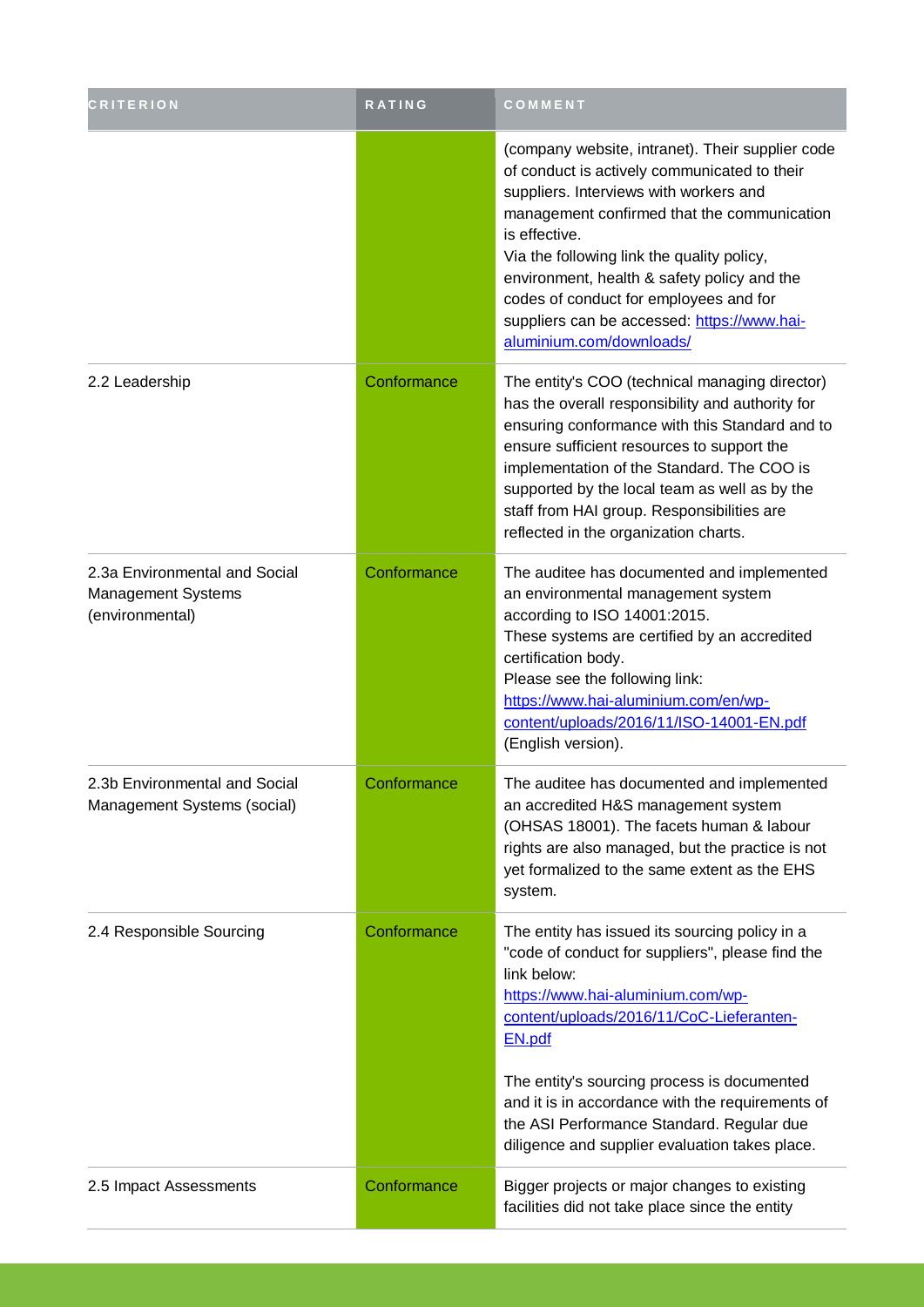| <b>CRITERION</b>                                      | RATING      | COMMENT                                                                                                                                                                                                                                                                                                                                                                                                                                                                                      |
|-------------------------------------------------------|-------------|----------------------------------------------------------------------------------------------------------------------------------------------------------------------------------------------------------------------------------------------------------------------------------------------------------------------------------------------------------------------------------------------------------------------------------------------------------------------------------------------|
|                                                       |             | joined ASI.<br>The site is located in a highly regulated country<br>(Austria), where relevant projects and changes<br>(linked to construction activities) must undergo a<br>thorough analysis and authorization process and<br>the entity has systems in place to manage this<br>effectively.                                                                                                                                                                                                |
| 2.6 Emergency Response Plan                           | Conformance | The entity has a site specific emergency<br>response plan developed, in collaboration with<br>relevant stakeholders such as the industrial<br>neighbour and relevant authorities. The auditee<br>also holds ISO 14001 and OHSAS 18001<br>certifications which are current to the entity's<br>certification scope under ASI Performance<br>Standard.                                                                                                                                          |
| 2.7 Mergers and Acquisitions                          | Conformance | The auditee did not undergo or plan a merger or<br>acquisition (M&A) since the entity joined ASI.<br>However, a process has been defined to<br>manage M&As, should it become relevant.                                                                                                                                                                                                                                                                                                       |
| 2.8 Closure, Decommissioning and<br><b>Divestment</b> | Conformance | A procedure for Closure, Decommissioning and<br>Divestment is established in accordance to the<br>requirement of ASI Performance Standard, but<br>no such case has happened since 2010.                                                                                                                                                                                                                                                                                                      |
| PRINCIPLE 3 TRANSPARENCY                              |             |                                                                                                                                                                                                                                                                                                                                                                                                                                                                                              |
| 3.1 Sustainability Reporting                          | Conformance | The entity has disclosed its governance<br>approach and its material environmental, social<br>and economic impacts by issuing its<br>sustainability report 2018, based on GRI G4<br>Guidelines. This report covers the entity<br>Hammerer Aluminium Industries Extrusion<br>GmbH and also Hammerer Aluminium Industries<br>Holding GmbH. It is available via the following<br>link: https://www.hai-aluminium.com/wp-<br>content/uploads/2019/11/Sustainability Report<br>HAI 2018 FINAL.pdf |
| 3.2 Non-compliance and liabilities                    | Conformance | Information about significant fines, judgments,<br>penalties and non-monetary sanctions is<br>included in the sustainability report 2018, see<br>https://www.hai-aluminium.com/wp-<br>content/uploads/2019/11/Sustainability Report<br>HAI 2018 FINAL.pdf<br>As witnessed by the entity's management, there<br>were no significant fines, judgments, penalties<br>and non-monetary sanctions enforced in 2018<br>and 2019 YTD.                                                               |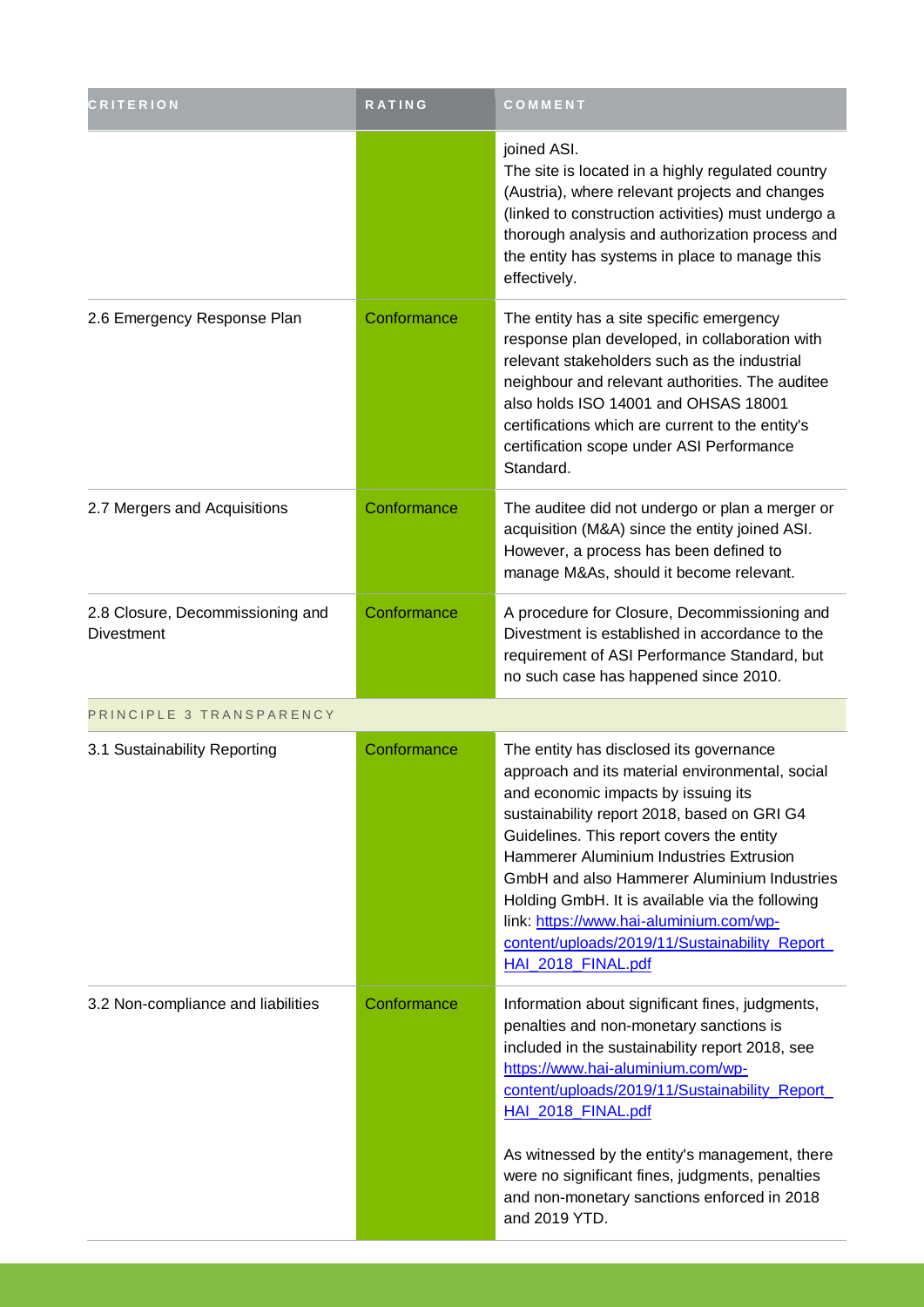| <b>CRITERION</b>                                                          | <b>RATING</b>             | COMMENT                                                                                                                                                                                                                                                                                                                                                                                                                                                                                                                                                                                                                                    |
|---------------------------------------------------------------------------|---------------------------|--------------------------------------------------------------------------------------------------------------------------------------------------------------------------------------------------------------------------------------------------------------------------------------------------------------------------------------------------------------------------------------------------------------------------------------------------------------------------------------------------------------------------------------------------------------------------------------------------------------------------------------------|
| 3.3a Payments to governments (legal<br>and contractual)                   | Conformance               | The auditee has developed and implemented<br>policies, systems, procedures and processes<br>that conform to anti-corruption requirements<br>related to payments to governments and<br>facilitation of payments (Via the following link the<br>codes of conduct for employees and for<br>suppliers can be accessed: https://www.hai-<br>aluminium.com/downloads/).<br>As witnessed by the entity's management and<br>confirmed by the report of the financial audit<br>2018, the entity did not make government<br>payments other than taxes, fees and social<br>insurance. All payments are subject to annual<br>external financial audit. |
| 3.3b Payments to governments<br>(disclosure - bauxite mining)             | Not Applicable            | This criterion is not applicable to the Entity's<br>certification scope.                                                                                                                                                                                                                                                                                                                                                                                                                                                                                                                                                                   |
| 3.4 Stakeholder complaints,<br>grievances and requests for<br>information | Conformance               | The entity has established accessible<br>complaints resolution mechanisms, adequate to<br>address stakeholder complaints, grievances and<br>requests for information relating to its<br>operations. A dedicated E-Mail address has<br>been established (ethics@hai-aluminium.com),<br>accessible for all stakeholders. Employees can<br>also direct their concerns to the worker<br>representatives. Due to the size and nature of<br>the business, stakeholders can also easily reach<br>top management directly.                                                                                                                         |
| PRINCIPLE 4 MATERIAL STEWARDSHIP                                          |                           |                                                                                                                                                                                                                                                                                                                                                                                                                                                                                                                                                                                                                                            |
| 4.1a Environmental Life Cycle<br>Assessment (life cycle impacts)          | Minor Non-<br>Conformance | The entity has evaluated its life cycle impacts of<br>its products and published the data in their<br>sustainability report 2018 (accessible from the<br>HAI website (https://www.hai-<br>aluminium.com/wp-<br>content/uploads/2019/11/Sustainability Report<br>HAI 2018 FINAL.pdf).<br>However, the data is aggregated for two legal<br>entities, one of them is not yet within the scope<br>of the certification according the ASI<br>Performance Standard. Also, the methodology<br>of the life cycle assessment is not specified.                                                                                                      |
| 4.1b Environmental Life Cycle<br>Assessment (cradle to gate)              | Not Applicable            | For the time being, this criterion is not yet<br>applicable, because as witnessed by the entity's<br>management, there are no customer requests<br>for a cradle-to-gate life cycle assessment on its<br>products yet.                                                                                                                                                                                                                                                                                                                                                                                                                      |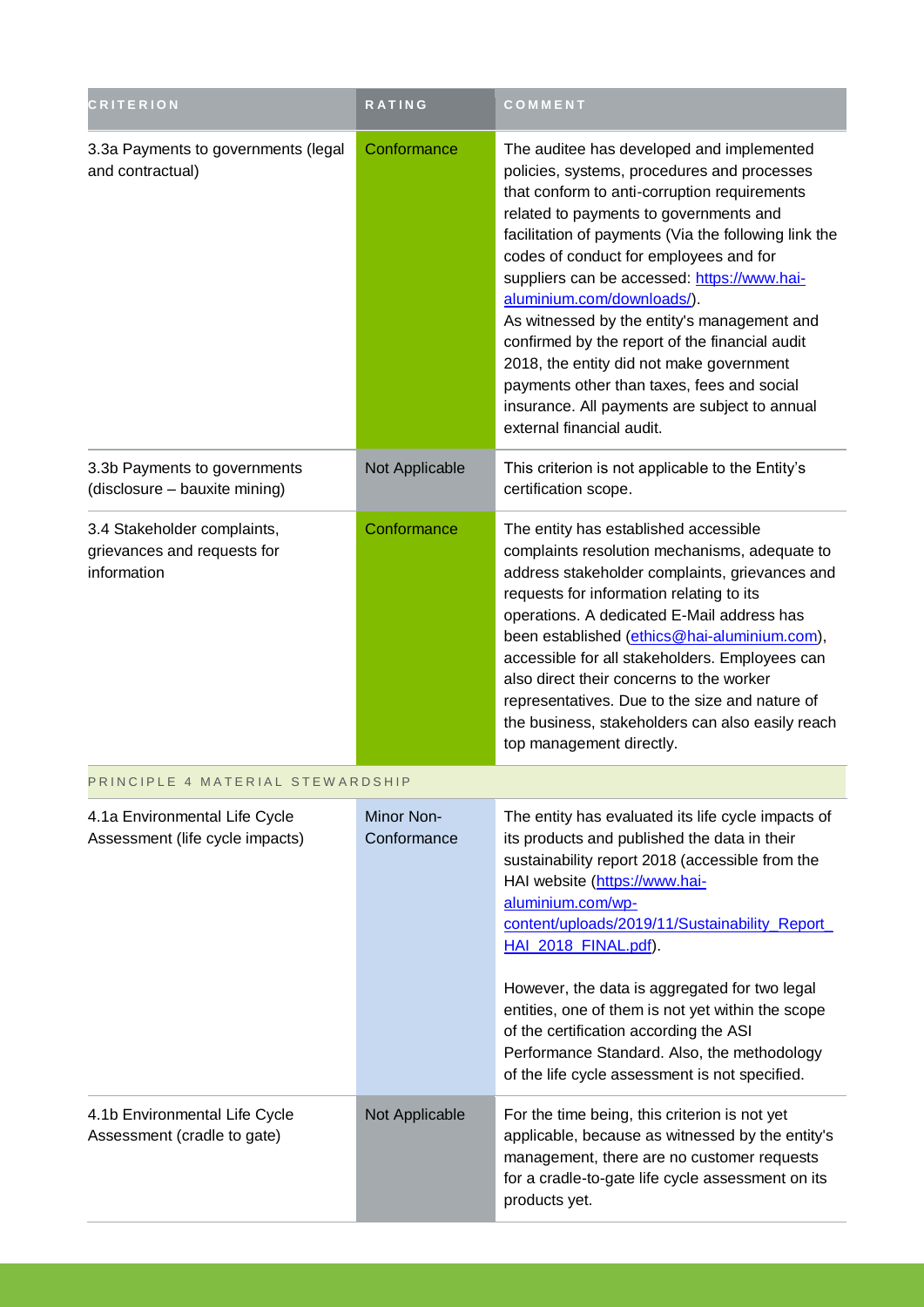| <b>CRITERION</b>                                                         | RATING                           | COMMENT                                                                                                                                                                                                                                                                                                                                                                                                                                                   |
|--------------------------------------------------------------------------|----------------------------------|-----------------------------------------------------------------------------------------------------------------------------------------------------------------------------------------------------------------------------------------------------------------------------------------------------------------------------------------------------------------------------------------------------------------------------------------------------------|
| 4.1c Environmental Life Cycle<br>Assessment (public communication)       | Minor Non-<br>Conformance        | The entity has evaluated its life cycle impacts of<br>its products and published the data in their<br>sustainability report 2018 (accessible from the<br>HAI website (https://www.hai-<br>aluminium.com/wp-<br>content/uploads/2019/11/Sustainability Report<br>HAI 2018 FINAL.pdf).<br>However, the methodology of the life cycle<br>assessment is not specified and underlying<br>assumptions including system boundaries are<br>not clearly described. |
| 4.2 Product design                                                       | Not Applicable                   | This criterion is not applicable to the Entity's<br>certification scope.                                                                                                                                                                                                                                                                                                                                                                                  |
| 4.3a Aluminium Process Scrap<br>(targets)                                | Conformance                      | The entity has systems and a robust program in<br>place to recycle 100% of its aluminium process<br>scrap, either within its own operations, within the<br>HAI group or at external partners.<br>They achieve an almost 100% recycling-rate of<br>scrap.<br>The entity's waste balance is reported in their<br>sustainability report 2018 (https://www.hai-<br>aluminium.com/wp-<br>content/uploads/2019/11/Sustainability_Report<br>HAI 2018 FINAL.pdf). |
| 4.3b Aluminium Process Scrap (alloy<br>separation)                       | Conformance                      | The entity has developed and implemented<br>processes that allow for the separation of<br>different grades of aluminium. The effectiveness<br>of these processes have been observed during<br>the site tour.                                                                                                                                                                                                                                              |
| 4.4a Collection and recycling of<br>products at end-of-life (strategy)   | Conformance                      | As a recycler of aluminium, the entity has the<br>clearly defined strategy to maximise the use of<br>scrap. Management is monitoring the status of<br>implementation of the strategy on a monthly<br>basis.                                                                                                                                                                                                                                               |
| 4.4b Collection and recycling of<br>products at end-of-life (engagement) | Conformance                      | The entity closely co-operates with collection<br>and recycling systems to support accurate<br>measurement and efforts to increase recycling<br>rates for their products.                                                                                                                                                                                                                                                                                 |
| PRINCIPLE 5 GREENHOUSE GAS EMISSIONS                                     |                                  |                                                                                                                                                                                                                                                                                                                                                                                                                                                           |
| 5.1 Disclosure of GHG emissions and<br>energy use                        | <b>Minor Non-</b><br>Conformance | The entity has disclosed its greenhouse gas<br>emissions and energy use by source in its<br>sustainability report 2018, which can be<br>accessed via the following link: https://www.hai-<br>aluminium.com/wp-                                                                                                                                                                                                                                            |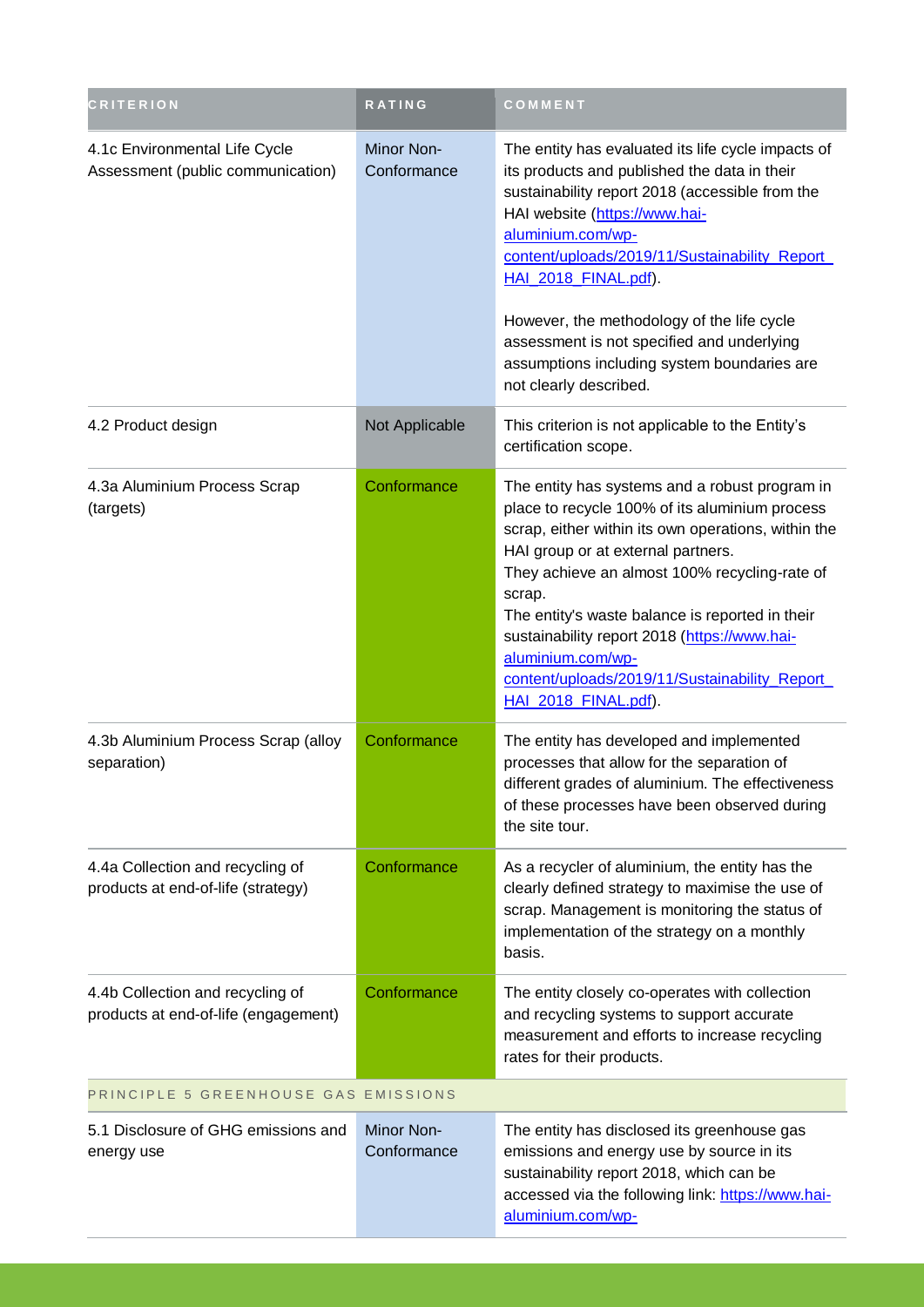| CRITERION                                             | <b>RATING</b>             | COMMENT                                                                                                                                                                                                                                                                                                                                                                                                                                   |
|-------------------------------------------------------|---------------------------|-------------------------------------------------------------------------------------------------------------------------------------------------------------------------------------------------------------------------------------------------------------------------------------------------------------------------------------------------------------------------------------------------------------------------------------------|
|                                                       |                           | content/uploads/2019/11/Sustainability Report<br>HAI_2018_FINAL.pdf                                                                                                                                                                                                                                                                                                                                                                       |
|                                                       |                           | However, emissions originating from the<br>combustion of Diesel fuel have not been<br>considered. Also, the data has been aggregated<br>for both Austrian legal entities of the HAI group<br>in Ranshofen, only one of them is covered by<br>the certification according the ASI Performance<br>Standard.                                                                                                                                 |
| 5.2 GHG emissions reductions                          | Minor Non-<br>Conformance | The entity has published GHG emissions<br>reduction targets (page 24 of Hammerer's<br>sustainability report 2018 (https://www.hai-<br>aluminium.com/wp-<br>content/uploads/2019/11/Sustainability Report<br>HAI 2018 FINAL.pdf) and implemented a plan<br>to achieve these targets.<br>The targets cover direct GHG emissions but not<br>yet the indirect ones, due to the nature of the<br>business.                                     |
| 5.3a Aluminium Smelting<br>(management system)        | Not Applicable            | This criterion is not applicable to the Entity's<br>certification scope.                                                                                                                                                                                                                                                                                                                                                                  |
| 5.3b Aluminium Smelting (up to and<br>including 2020) | Not Applicable            | This criterion is not applicable to the Entity's<br>certification scope.                                                                                                                                                                                                                                                                                                                                                                  |
| 5.3c Aluminium Smelting (after 2020)                  | Not Applicable            | This criterion is not applicable to the Entity's<br>certification scope.                                                                                                                                                                                                                                                                                                                                                                  |
| PRINCIPLE 6 EMISSIONS, EFFLUENTS AND WASTE            |                           |                                                                                                                                                                                                                                                                                                                                                                                                                                           |
| 6.1 Emissions to Air                                  | Conformance               | Air emission data is collected and reported in<br>the annual Sustainability Report 2018.                                                                                                                                                                                                                                                                                                                                                  |
|                                                       |                           | A copy of the annual report is available on the<br>HAI website: https://www.hai-<br>aluminium.com/wp-<br>content/uploads/2019/11/Sustainability Report<br>HAI 2018 FINAL.pdf                                                                                                                                                                                                                                                              |
| 6.2 Discharges to Water                               | Conformance               | HAI GmbH does not directly discharge effluents<br>into waters (creeks or rivers). Instead, effluents<br>are treated in the neighbour's industrial waste<br>water treatment plant.<br>The entity has disclosed its discharges to water<br>in its sustainability report 2018, which can be<br>accessed via the following link: https://www.hai-<br>aluminium.com/wp-<br>content/uploads/2019/11/Sustainability Report<br>HAI 2018 FINAL.pdf |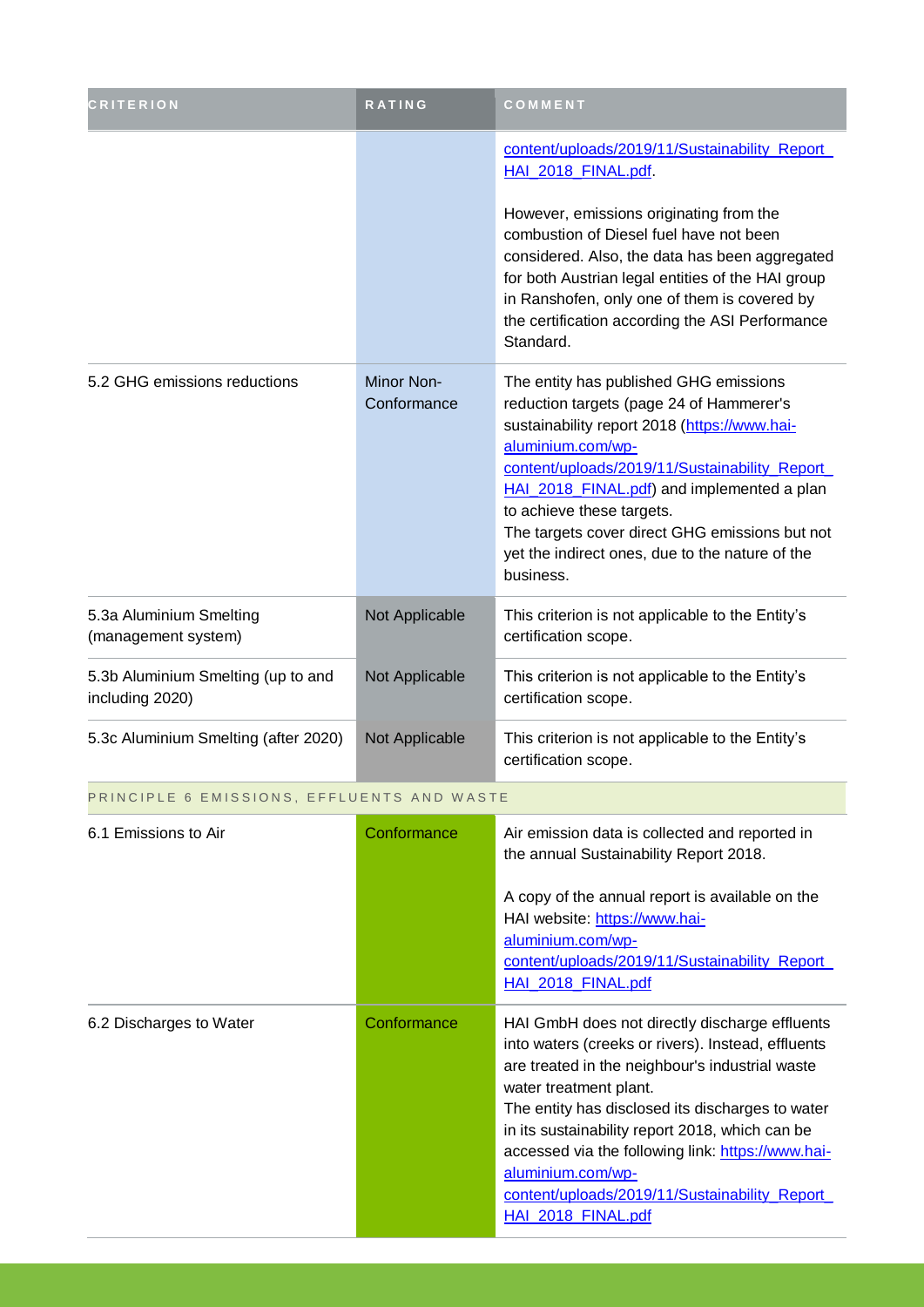| <b>CRITERION</b>                                                     | <b>RATING</b> | COMMENT                                                                                                                                                                                                                                                                                                                                                                                                                                     |  |
|----------------------------------------------------------------------|---------------|---------------------------------------------------------------------------------------------------------------------------------------------------------------------------------------------------------------------------------------------------------------------------------------------------------------------------------------------------------------------------------------------------------------------------------------------|--|
| 6.3a Assessment and Management<br>of Spills and Leakage (assessment) | Conformance   | Within the scope of its certified environmental<br>management system according to ISO 14001,<br>the entity periodically identifies and evaluates<br>major risk areas of operations where spills and<br>leakage may contaminate air, water or soil.<br>The certificate can be accessed via the following<br>link: https://www.hai-aluminium.com/wp-<br>content/uploads/2016/11/ISO-14001-DE.pdf                                              |  |
| 6.3b Assessment and Management<br>of Spills and Leakage (management) | Conformance   | As part of its environmental management<br>system, the entity has established management<br>and external communication plans, compliance<br>controls and a monitoring programme in place to<br>prevent and detect spills and leakage.                                                                                                                                                                                                       |  |
| 6.4a Reporting of Spills (immediate<br>disclosure)                   | Conformance   | The entity has procedures in place to ensure<br>disclosure to affected parties the volume, type<br>and potential impact of significant spills<br>immediately after an incident. As reported in the<br>sustainability report 2018 on page 27<br>(https://www.hai-aluminium.com/wp-<br>content/uploads/2019/11/Sustainability Report<br>HAI 2018 FINAL.pdf), there was no significant<br>release of substances in the 2018 reporting<br>year. |  |
| 6.4b Reporting of Spills (regular<br>reporting)                      | Conformance   | As reported in the sustainability report 2018 on<br>page 27 (https://www.hai-aluminium.com/wp-<br>content/uploads/2019/11/Sustainability Report<br>HAI 2018 FINAL.pdf), there was no significant<br>release of substances in the 2018 reporting<br>year.                                                                                                                                                                                    |  |
| 6.5a Waste management and<br>reporting (strategy)                    | Conformance   | In line with its environmental management<br>system according ISO 14001, the entity has<br>implemented a waste management strategy.<br>The various types of waste (such as hazardous<br>waste, recyclable waste, aluminium and dross)<br>are segregated and exposed of or treated in<br>accordance with local law.<br>However, the entity's current waste<br>management concept does not contain defined<br>waste related targets.          |  |
| 6.5b Waste management and<br>reporting (disclosure)                  | Conformance   | The entity has publicly disclosed the quantity of<br>their generated waste in the sustainability report<br>2018, page 25 (https://www.hai-<br>aluminium.com/wp-<br>content/uploads/2019/11/Sustainability Report<br>HAI 2018 FINAL.pdf).                                                                                                                                                                                                    |  |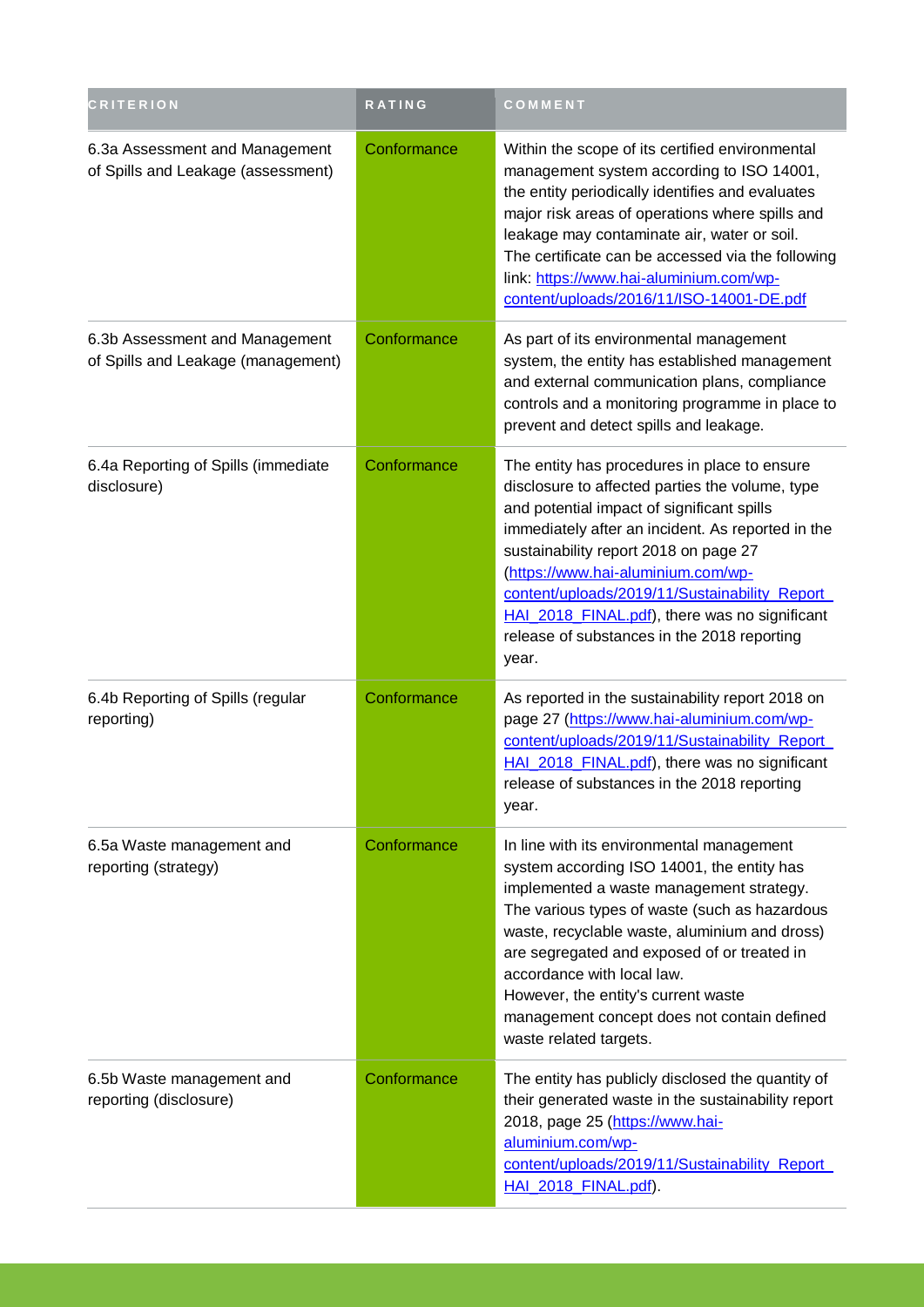| <b>CRITERION</b>                                                 | RATING         | COMMENT                                                                                                                                                                                                                                                                                                                                                                                                                  |
|------------------------------------------------------------------|----------------|--------------------------------------------------------------------------------------------------------------------------------------------------------------------------------------------------------------------------------------------------------------------------------------------------------------------------------------------------------------------------------------------------------------------------|
| 6.6a Bauxite Residue (storage<br>construction)                   | Not Applicable | This criterion is not applicable to the Entity's<br>certification scope.                                                                                                                                                                                                                                                                                                                                                 |
| 6.6b Bauxite Residue (integrity<br>checks and controls)          | Not Applicable | This criterion is not applicable to the Entity's<br>certification scope.                                                                                                                                                                                                                                                                                                                                                 |
| 6.6c Bauxite Residue (water<br>discharge)                        | Not Applicable | This criterion is not applicable to the Entity's<br>certification scope.                                                                                                                                                                                                                                                                                                                                                 |
| 6.6d Bauxite Residue (marine and<br>aquatic environments)        | Not Applicable | This criterion is not applicable to the Entity's<br>certification scope.                                                                                                                                                                                                                                                                                                                                                 |
| 6.6e Bauxite Residue (start of the art<br>technologies)          | Not Applicable | This criterion is not applicable to the Entity's<br>certification scope.                                                                                                                                                                                                                                                                                                                                                 |
| 6.6f Bauxite Residue (remediation)                               | Not Applicable | This criterion is not applicable to the Entity's<br>certification scope.                                                                                                                                                                                                                                                                                                                                                 |
| 6.7a Spent Pot Lining (SPL) (storage<br>and management)          | Not Applicable | This criterion is not applicable to the Entity's<br>certification scope.                                                                                                                                                                                                                                                                                                                                                 |
| 6.7b Spent Pot Lining (SPL)<br>(recovery and recycling)          | Not Applicable | This criterion is not applicable to the Entity's<br>certification scope.                                                                                                                                                                                                                                                                                                                                                 |
| 6.7c Spent Pot Lining (SPL)<br>(Untreated SPL)                   | Not Applicable | This criterion is not applicable to the Entity's<br>certification scope.                                                                                                                                                                                                                                                                                                                                                 |
| 6.7d Spent Pot Lining (SPL) (review<br>of alternatives)          | Not Applicable | This criterion is not applicable to the Entity's<br>certification scope.                                                                                                                                                                                                                                                                                                                                                 |
| 6.7e Spent Pot Lining (SPL) (marine<br>and aquatic environments) | Not Applicable | This criterion is not applicable to the Entity's<br>certification scope.                                                                                                                                                                                                                                                                                                                                                 |
| 6.8a Dross (recovery)                                            | Conformance    | The entity works continuously to maximise the<br>recovery of aluminium by treatment of dross and<br>dross residues. Key factors are trained workers,<br>technical parameters of the furnace and the<br>remelting process.<br>100% of the dross is being treated (dross is<br>either sent to the neighbour facility or the entity's<br>own subsidiary in Romania for recovery of the<br>aluminium content (salt process). |
| 6.8b Dross (recycling)                                           | Conformance    | The entity works continuously to maximise the<br>recovery of aluminium by treatment of dross and<br>dross residues. Key factors are trained workers,<br>technical parameters of the furnace and the<br>remelting process.<br>100% of the dross is being treated. Locally<br>recovered aluminium is fed back into the casting<br>process.                                                                                 |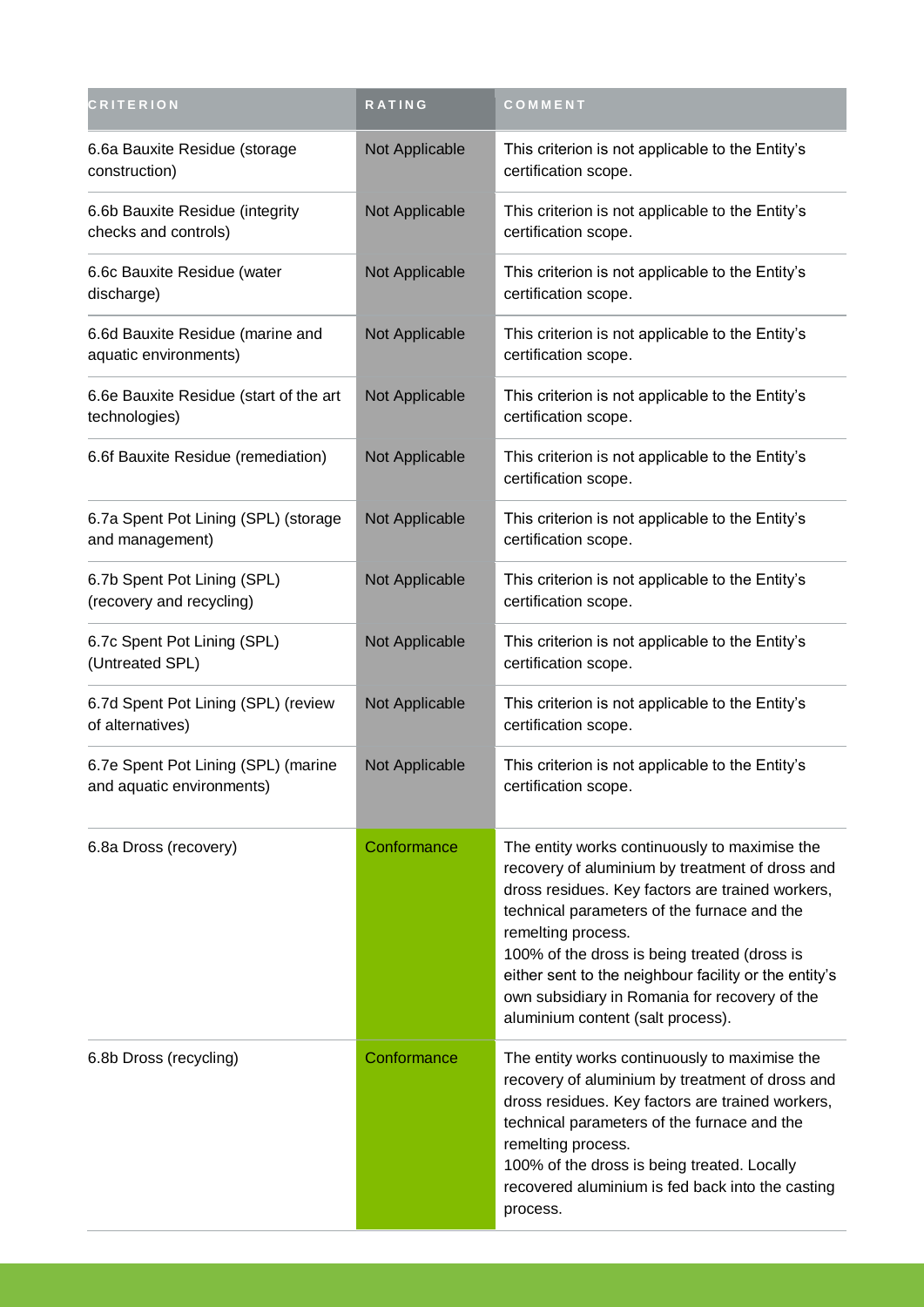| <b>CRITERION</b>                                                           | RATING         | COMMENT                                                                                                                                                                                                                                   |
|----------------------------------------------------------------------------|----------------|-------------------------------------------------------------------------------------------------------------------------------------------------------------------------------------------------------------------------------------------|
| 6.8c Dross (review of alternatives)                                        | Not Applicable | This criterion doesn't apply to the entity, as the<br>entity does not dispose dross residues in landfill.<br>Dross residues are recycled by a specialized<br>refining company.                                                            |
| PRINCIPLE 7 WATER STEWARDSHIP                                              |                |                                                                                                                                                                                                                                           |
| 7.1a Water assessment (mapping)                                            | Conformance    | The entity has a system in place to identify and<br>map its water withdrawal and use by source and<br>type. Water is supplied by and discharged to the<br>industrial neighbour company.                                                   |
| 7.1b Water assessment (risk<br>assessment)                                 | Conformance    | The entity is fully supplied by its industrial<br>neighbour, who is also certified according ASI<br>Performance Standard. That's why water-related<br>risks in watersheds are assessed by them and<br>not by the entity.                  |
| 7.2a Water management<br>(management plans)                                | Not Applicable | The entity did not develop its own water<br>management plan, as water is supplied by its<br>large industrial neighbour, who holds his own<br>certification according ASI Performance<br>Standard.                                         |
| 7.2b Water management (monitoring)                                         | Not Applicable | The entity did not develop its own water<br>management plan, as water is supplied by its<br>large industrial neighbour, who holds his own<br>certification according ASI Performance<br>Standard.                                         |
| 7.3 Disclosure of water usage and<br>risks                                 | Conformance    | The entity has publicly disclosed its water<br>consumption in the Sustainability Report 2018,<br>see https://www.hai-aluminium.com/wp-<br>content/uploads/2019/11/Sustainability Report<br>HAI 2018 FINAL.pdf                             |
| PRINCIPLE 8 BIODIVERSITY                                                   |                |                                                                                                                                                                                                                                           |
| 8.1 Biodiversity assessment                                                | Conformance    | The entity has systematically assessed the risks<br>and materiality of the impacts on biodiversity<br>from the land use and activities in the entity's<br>area of influence. A documented biodiversity<br>assessment report is available. |
| 8.2a Biodiversity management<br>(biodiversity action plans)                | Conformance    | Based on the biodiversity assessment, the entity<br>has implemented a biodiversity action plan. Its<br>implementation is monitored periodically.                                                                                          |
| 8.2b Biodiversity management<br>(consultation and mitigation<br>hierarchy) | Conformance    | The biodiversity action plan (BAP) was<br>established with consultation of stakeholders<br>(local community and industrial neighbours<br>engaged during the BAP development).                                                             |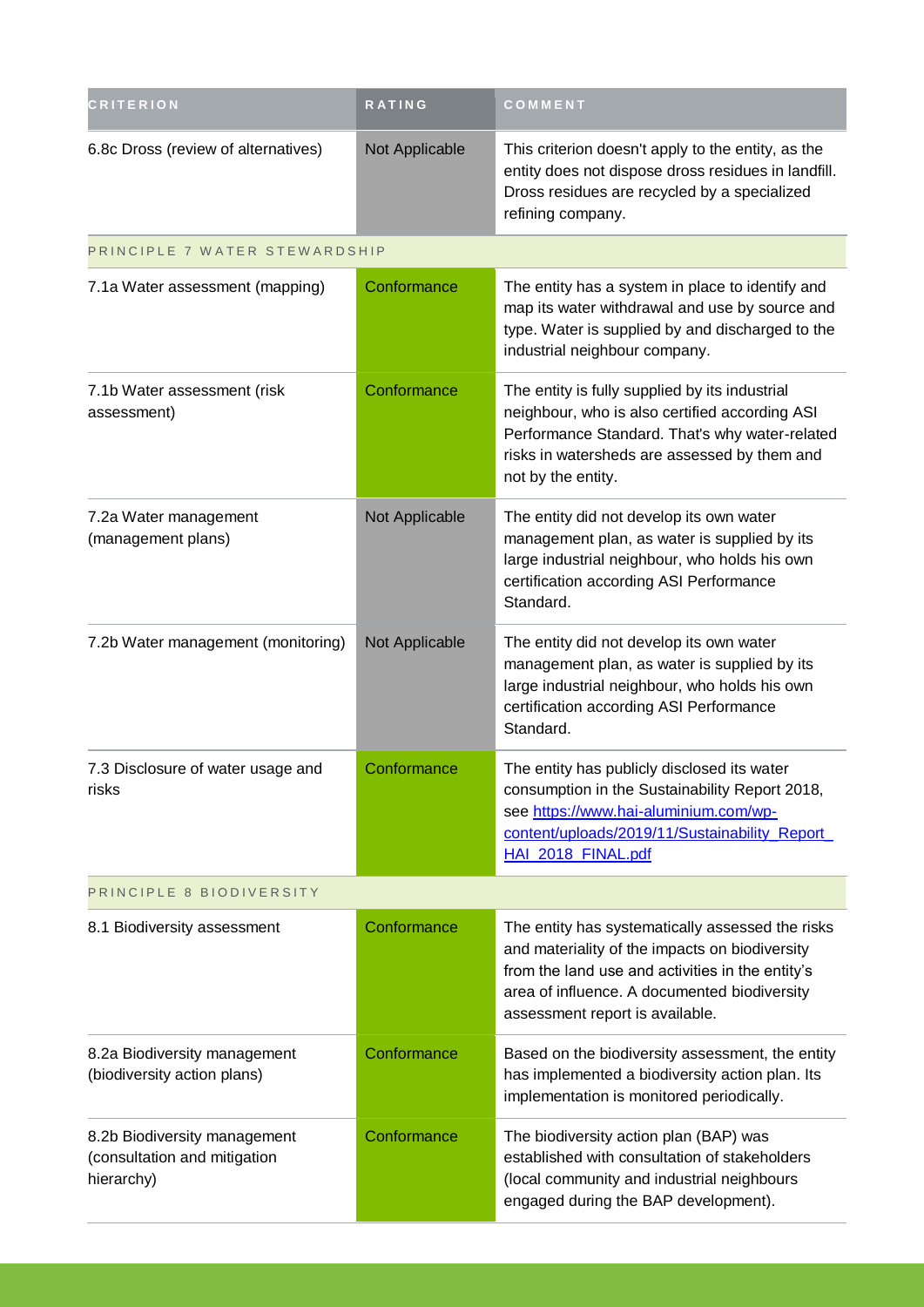| <b>CRITERION</b>                                                                          | <b>RATING</b>             | COMMENT                                                                                                                                                                                                                                                                                                                                                     |  |
|-------------------------------------------------------------------------------------------|---------------------------|-------------------------------------------------------------------------------------------------------------------------------------------------------------------------------------------------------------------------------------------------------------------------------------------------------------------------------------------------------------|--|
| 8.2c Biodiversity management<br>(reporting)                                               | Minor Non-<br>Conformance | The entity has established a biodiversity action<br>plan only recently, a reporting mechanism is not<br>yet in place.                                                                                                                                                                                                                                       |  |
| 8.3 Alien Species                                                                         | Conformance               | During the entity's thermal processing of the<br>aluminium scrap, all species are destroyed.<br>Relevant remaining risk are the wooden pallets,<br>which are all are treated according the<br>international standards for phytosanitary<br>measures No. 15 (ISPM-15).                                                                                       |  |
| 8.4a Commitment to "No Go" in<br>World Heritage properties<br>(exploration and new mines) | Not Applicable            | This criterion is not applicable to the Entity's<br>certification scope.                                                                                                                                                                                                                                                                                    |  |
| 8.4b Commitment to "No Go" in<br>World Heritage properties (existing<br>operations)       | Not Applicable            | This criterion is not applicable to the Entity's<br>certification scope.                                                                                                                                                                                                                                                                                    |  |
| 8.5a Mine rehabilitation (best<br>available techniques)                                   | Not Applicable            | This criterion is not applicable to the Entity's<br>certification scope.                                                                                                                                                                                                                                                                                    |  |
| 8.5b Mine rehabilitation (financial<br>provisions)                                        | Not Applicable            | This criterion is not applicable to the Entity's<br>certification scope.                                                                                                                                                                                                                                                                                    |  |
| PRINCIPLE 9 HUMAN RIGHTS                                                                  |                           |                                                                                                                                                                                                                                                                                                                                                             |  |
| 9.1a Human Rights Due Diligence<br>(policy)                                               | Conformance               | The entity has issued its codes of conduct for<br>employees and suppliers, expressing a<br>commitment to respect human rights.<br>The codes can be accessed via the following<br>links:<br>https://www.hai-aluminium.com/wp-<br>content/uploads/2019/11/CoC HAI GmbH 201<br>9.pdf<br>https://www.hai-aluminium.com/wp-                                      |  |
|                                                                                           |                           | content/uploads/2016/11/CoC-Lieferanten-<br>EN.pdf                                                                                                                                                                                                                                                                                                          |  |
| 9.1b Human Rights Due Diligence<br>(process)                                              | Conformance               | HAI group has conducted a documented human<br>rights diligence assessment but consultation of<br>external stakeholders was not systematic.<br>However, the site is deeply imbedded in the<br>community and society and as witnessed by<br>interviewed stakeholders and management,<br>there are currently no salient issues with regard<br>to human rights. |  |
| 9.1c Human Rights Due Diligence<br>(remediation)                                          | Conformance               | The group's human rights assessments has<br>confirmed that there are no salient adverse<br>human rights impacts present at the audited                                                                                                                                                                                                                      |  |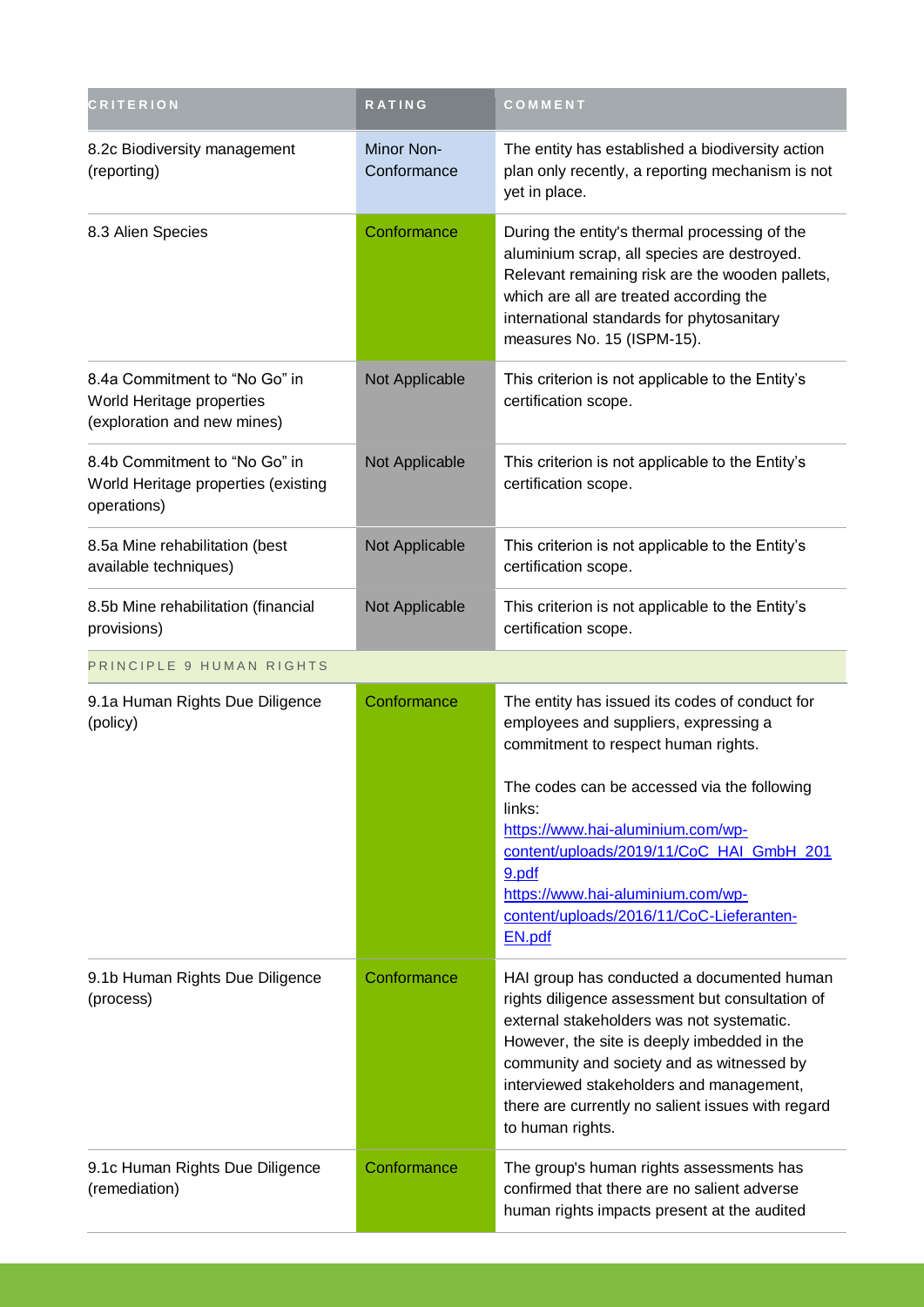| <b>CRITERION</b>                                | <b>RATING</b>  | COMMENT                                                                                                                                                                                                                                                                                                                                                                                                                                                                                                                                                                                |
|-------------------------------------------------|----------------|----------------------------------------------------------------------------------------------------------------------------------------------------------------------------------------------------------------------------------------------------------------------------------------------------------------------------------------------------------------------------------------------------------------------------------------------------------------------------------------------------------------------------------------------------------------------------------------|
|                                                 |                | site. Indigenous people are not present in the<br>region.                                                                                                                                                                                                                                                                                                                                                                                                                                                                                                                              |
| 9.2 Women's Rights                              | Conformance    | The auditee has developed and implemented<br>policies, systems, procedures and processes<br>that conform to the women's rights<br>requirements. During the site tour, interviews<br>and document review, no indication for<br>deliberate discrimination of women was<br>observed. The HAI group is reporting publicly on<br>gender diversity indicators such as the number<br>of female/male workers and male/female<br>apprentices (see HAI sustainability report 2018:<br>https://www.hai-aluminium.com/wp-<br>content/uploads/2019/11/Sustainability_Report_<br>HAI 2018 FINAL.pdf) |
| 9.3 Indigenous Peoples                          | Not Applicable | This criterion of the ASI Performance Standard<br>does not apply to the Entity (which is located in<br>central Europe), as Indigenous Peoples or their<br>lands, territories and resources are not directly<br>affected by the Entity's operations.                                                                                                                                                                                                                                                                                                                                    |
| 9.4 Free, Prior, and Informed<br>Consent (FPIC) | Not Applicable | This criterion of the ASI Performance Standard<br>does not apply to the Entity (which is located in<br>central Europe), as Indigenous Peoples or their<br>lands, territories and resources are not directly<br>affected by the Entity's operations.                                                                                                                                                                                                                                                                                                                                    |
| 9.5 Cultural and sacred heritage                | Not Applicable | This criterion of the ASI Performance Standard<br>does not apply to the Entity (which is located in<br>central Europe), as Indigenous Peoples or their<br>lands, territories and resources are not directly<br>affected by the Entity's operations.                                                                                                                                                                                                                                                                                                                                    |
| 9.6a Resettlements (avoid or<br>minimise)       | Not Applicable | This criterion of the ASI Performance Standard<br>does not apply to the entity, as no resettlements<br>being considered or taking place during the<br>period since joining ASI, or expected to occur<br>during the certification period. Indigenous<br>Peoples are not directly affected by the Entity's<br>operations.                                                                                                                                                                                                                                                                |
| 9.6b Resettlements (where<br>unavoidable)       | Not Applicable | This criterion of the ASI Performance Standard<br>does not apply to the entity, as no resettlements<br>being considered or taking place during the<br>period since joining ASI, or expected to occur<br>during the certification period. Indigenous<br>Peoples are not directly affected by the Entity's<br>operations.                                                                                                                                                                                                                                                                |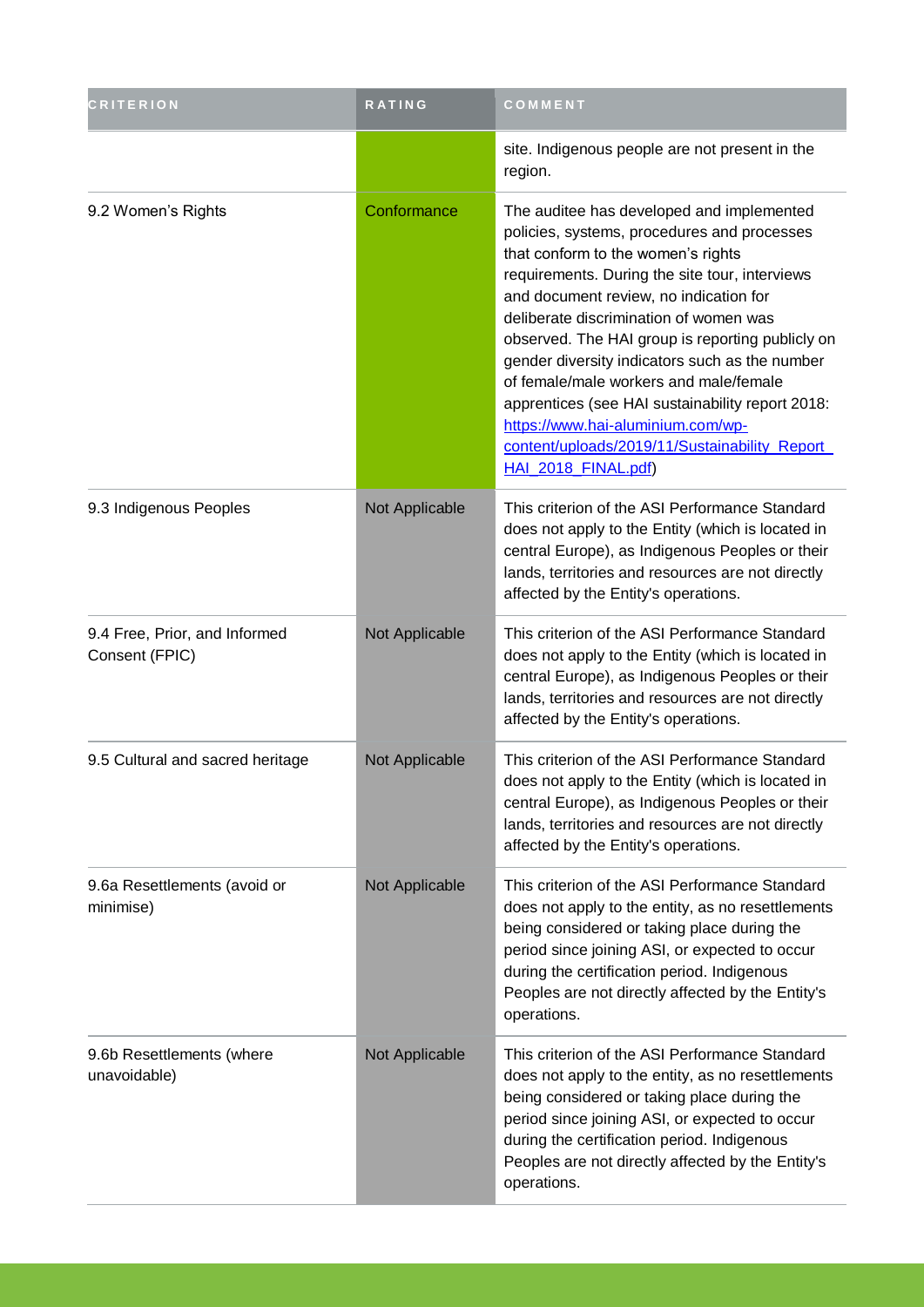| <b>CRITERION</b>                                                                               | <b>RATING</b>  | COMMENT                                                                                                                                                                                                                                                                                                                                                                                                                                                                                                                                                                                                                |
|------------------------------------------------------------------------------------------------|----------------|------------------------------------------------------------------------------------------------------------------------------------------------------------------------------------------------------------------------------------------------------------------------------------------------------------------------------------------------------------------------------------------------------------------------------------------------------------------------------------------------------------------------------------------------------------------------------------------------------------------------|
| 9.7a Local Communities (rights and<br>interests)                                               | Not Applicable | This criterion of the ASI Performance Standard<br>does not apply to the entity, as the outcome of<br>the human rights due diligence conducted has<br>confirmed that there are no issues with local<br>communities and therefore no need for action.                                                                                                                                                                                                                                                                                                                                                                    |
| 9.7b Local Communities (impacts)                                                               | Not Applicable | This criterion of the ASI Performance Standard<br>does not apply to the entity, as the outcome of<br>the human rights due diligence conducted has<br>confirmed that there are no issues with local<br>communities and therefore no need for action.                                                                                                                                                                                                                                                                                                                                                                    |
| 9.7c Local Communities (livelihoods)                                                           | Not Applicable | This criterion of the ASI Performance Standard<br>does not apply to the entity, as the outcome of<br>the human rights due diligence conducted has<br>confirmed that there are no issues with local<br>communities and therefore no need for action.                                                                                                                                                                                                                                                                                                                                                                    |
| 9.8 Conflict-Affected and High-Risk<br>Areas                                                   | Conformance    | The site is not located in or near a Conflict<br>Affected or High Risk Area (CAHRA). Regarding<br>supply chain, see criterion 2.4<br>The entity follows the definition of CAHRAs from<br>the "Armed Conflict Location Event Data<br>Project" (www.acleddata.com) and Peace Direct<br>(www.peacedirect.org). According to list of<br>suppliers, no supply from a CAHRA.<br>All new suppliers undergo a due diligence<br>process. During the assessment, there were no<br>indications observed that the entity would<br>contribute to armed conflict or human rights<br>abuses in conflict-affected and high-risk areas. |
| 9.9 Security practice                                                                          | Conformance    | The site does not employ armed security forces.<br>During the entity's human rights risk<br>assessment, no specific risks related to security<br>practices were identified. Worker interviews<br>confirmed that there were no known human<br>rights violations caused by the security service.<br>Security is operated by the neighbour company,<br>which is also certified according ASI<br>Performance Standard.                                                                                                                                                                                                     |
| PRINCIPLE 10 LABOUR RIGHTS                                                                     |                |                                                                                                                                                                                                                                                                                                                                                                                                                                                                                                                                                                                                                        |
| 10.1a Freedom of Association and<br>Right to Collective Bargaining<br>(freedom of association) | Conformance    | The entity respects the rights of workers to unite<br>freely in the unions, seek representation and join<br>the works council without interference. A freely<br>elected worker representation is in place.                                                                                                                                                                                                                                                                                                                                                                                                             |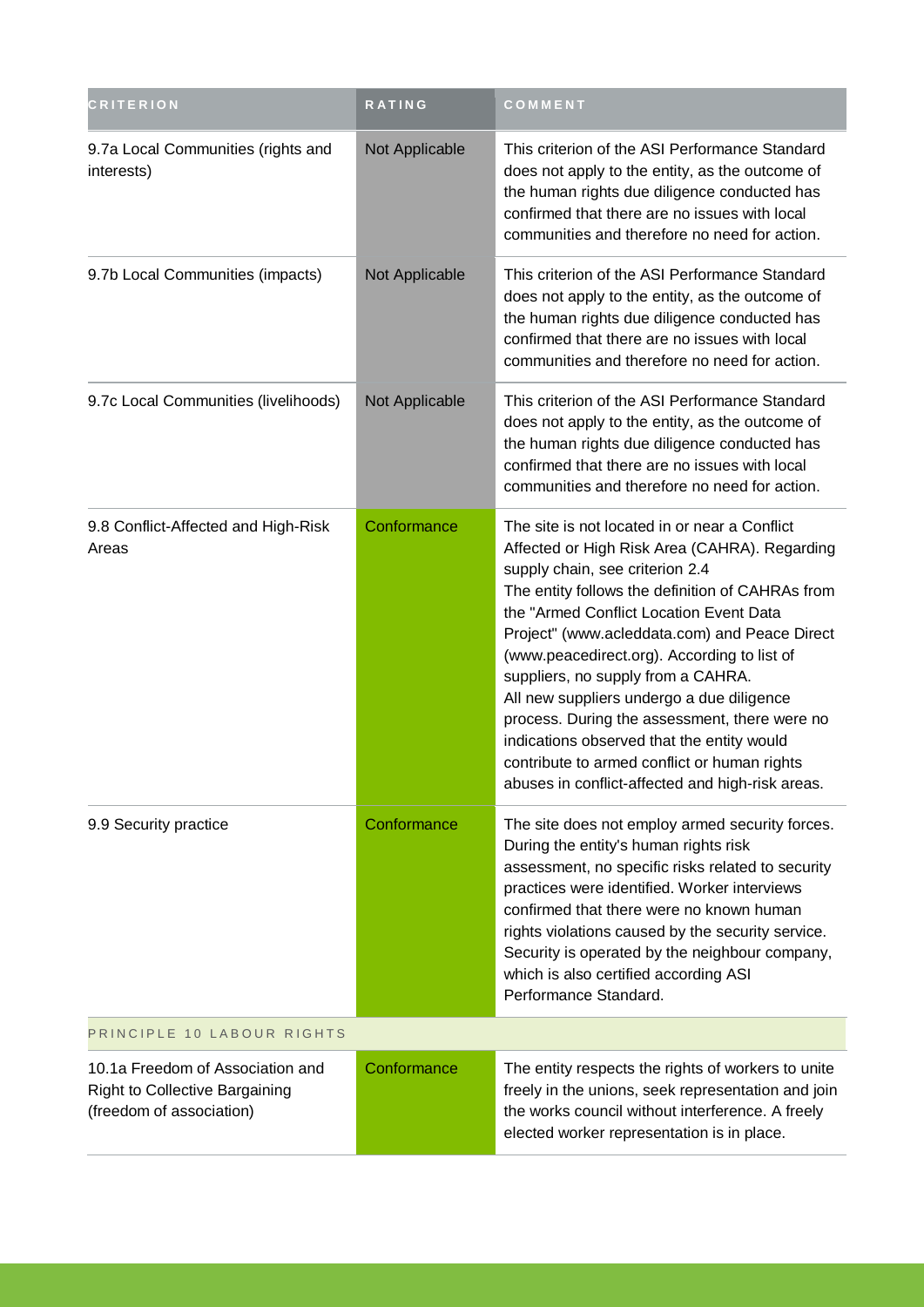| <b>CRITERION</b>                                                                                 | <b>RATING</b>  | COMMENT                                                                                                                                                                                                                                                                                                                                                                                                                                                                                                                                                     |
|--------------------------------------------------------------------------------------------------|----------------|-------------------------------------------------------------------------------------------------------------------------------------------------------------------------------------------------------------------------------------------------------------------------------------------------------------------------------------------------------------------------------------------------------------------------------------------------------------------------------------------------------------------------------------------------------------|
| 10.1b Freedom of Association and<br>Right to Collective Bargaining<br>(collective bargaining)    | Conformance    | The entity respects the rights of workers to<br>collective bargaining, participates in any<br>collective bargaining process in good faith to the<br>extent possible under applicable law and adhere<br>to collective bargaining agreements where and<br>as far as such agreements exist. The entity is a<br>member of the employers' industry association<br>and they have negotiated collective bargaining<br>agreements with the union. Additionally site<br>specific agreements have been negotiated with<br>the workers representation (works council). |
| 10.1c Freedom of Association and<br><b>Right to Collective Bargaining</b><br>(alternative means) | Not Applicable | This criterion of the ASI Performance Standard<br>is not applicable to the entity, as the right to<br>freedom of association and collective bargaining<br>is not restricted in the country where the entity<br>operates/is located/seated.                                                                                                                                                                                                                                                                                                                  |
| 10.2a Child Labour (minimum age)                                                                 | Conformance    | The entity does neither use nor support the use<br>of child labour. Minimum working age of 15<br>years is respected. The youngest worker<br>(apprentice) was 15 years old.<br>There are robust practices in place to ensure<br>then children are not employed.                                                                                                                                                                                                                                                                                              |
| 10.2b Child Labour (hazardous)                                                                   | Conformance    | The entity does neither use nor support the use<br>of child labour. Minimum working age of 15<br>years is respected. The youngest worker<br>(apprentice) was 15 years old.<br>There are robust practices in place to ensure<br>then children are not employed.                                                                                                                                                                                                                                                                                              |
| 10.2c Child Labour (worst forms)                                                                 | Conformance    | The entity does neither use nor support the use<br>of child labour. Minimum working age of 15<br>years is respected. The youngest worker<br>(apprentice) was 15 years old.<br>There are robust practices in place to ensure<br>then children are not employed.                                                                                                                                                                                                                                                                                              |
| 10.3a Forced Labour (human<br>trafficking)                                                       | Conformance    | The auditee does neither engage in nor support<br>the use of forced labour. The entity does not<br>engage in or support human trafficking either<br>directly or through any employment or<br>recruitment agencies, as confirmed by<br>interviews and review of the entity's human<br>rights due diligence assessment.                                                                                                                                                                                                                                       |
| 10.3b Forced Labour (deposits, fees,<br>advances)                                                | Conformance    | The auditee does neither engage in nor support<br>the use of forced labour. The entity does not<br>require any form of deposit, recruitment fee or                                                                                                                                                                                                                                                                                                                                                                                                          |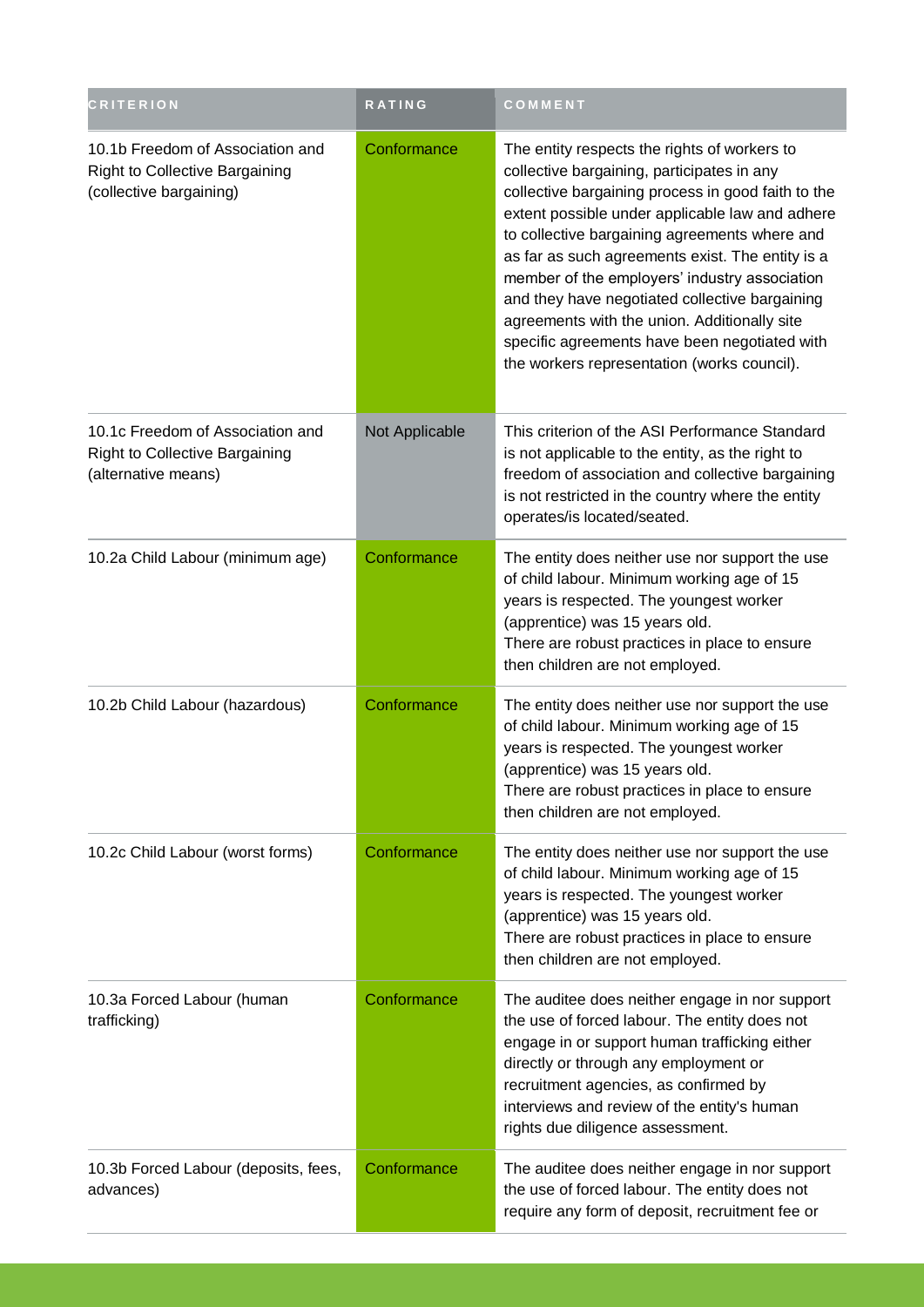| <b>CRITERION</b>                                                             | <b>RATING</b> | COMMENT                                                                                                                                                                                                                                                                                                                                                                                                                                                                                                                                                            |
|------------------------------------------------------------------------------|---------------|--------------------------------------------------------------------------------------------------------------------------------------------------------------------------------------------------------------------------------------------------------------------------------------------------------------------------------------------------------------------------------------------------------------------------------------------------------------------------------------------------------------------------------------------------------------------|
|                                                                              |               | equipment advance from workers either directly<br>or through employment or recruitment agencies,<br>as confirmed by interviews and document<br>review.                                                                                                                                                                                                                                                                                                                                                                                                             |
| 10.3c Forced Labour (migrant<br>workers)                                     | Conformance   | The auditee does neither engage in nor support<br>the use of forced labour. The entity does not<br>require workers to lodge deposits or security<br>payments at any time, as confirmed by<br>interviews and document review.                                                                                                                                                                                                                                                                                                                                       |
| 10.3d Forced Labour (debt bondage)                                           | Conformance   | The auditee does neither engage in nor support<br>the use of forced labour. The entity does not<br>hold workers in debt bondage or force them to<br>work in order to pay off a debt, as confirmed by<br>interviews and document review.                                                                                                                                                                                                                                                                                                                            |
| 10.3e Forced Labour (freedom of<br>movement)                                 | Conformance   | The auditee does neither engage in nor support<br>the use of forced labour. The entity does not<br>unreasonably restrict the freedom of movement<br>of workers in the workplace, as confirmed by<br>interviews and document review.<br>The entity does not provide on-site housing.                                                                                                                                                                                                                                                                                |
| 10.3f Forced Labour (retention of<br>identity papers, permits, certificates) | Conformance   | The auditee does neither engage in nor support<br>the use of forced labour. The entity does not<br>retain original copies of workers' identity papers,<br>work permits, travel documents or training<br>certificates, as confirmed by interviews and<br>document review.<br>Applicants must present an ID, but only a copy<br>will be filed.                                                                                                                                                                                                                       |
| 10.3g Forced Labour (freedom to<br>terminate employment)                     | Conformance   | The auditee does neither engage in nor support<br>the use of forced labour. The entity does not<br>deny workers the freedom to terminate their<br>employment at any time without penalty, given<br>notice of reasonable length, as confirmed by<br>interviews and document review.                                                                                                                                                                                                                                                                                 |
| 10.4 Non-Discrimination                                                      | Conformance   | The entity is committed to non-discrimination<br>and communicates this commitment in its code<br>of conduct. As confirmed by interviews and<br>document review, the auditee does not engage<br>in or support discrimination in hiring, salary,<br>promotion, training, advancement opportunities<br>or termination of any worker on the basis of<br>gender, race, national or social origin, religion,<br>disability, political affiliation, sexual orientation,<br>marital status, family responsibilities, age or any<br>other condition that could give rise to |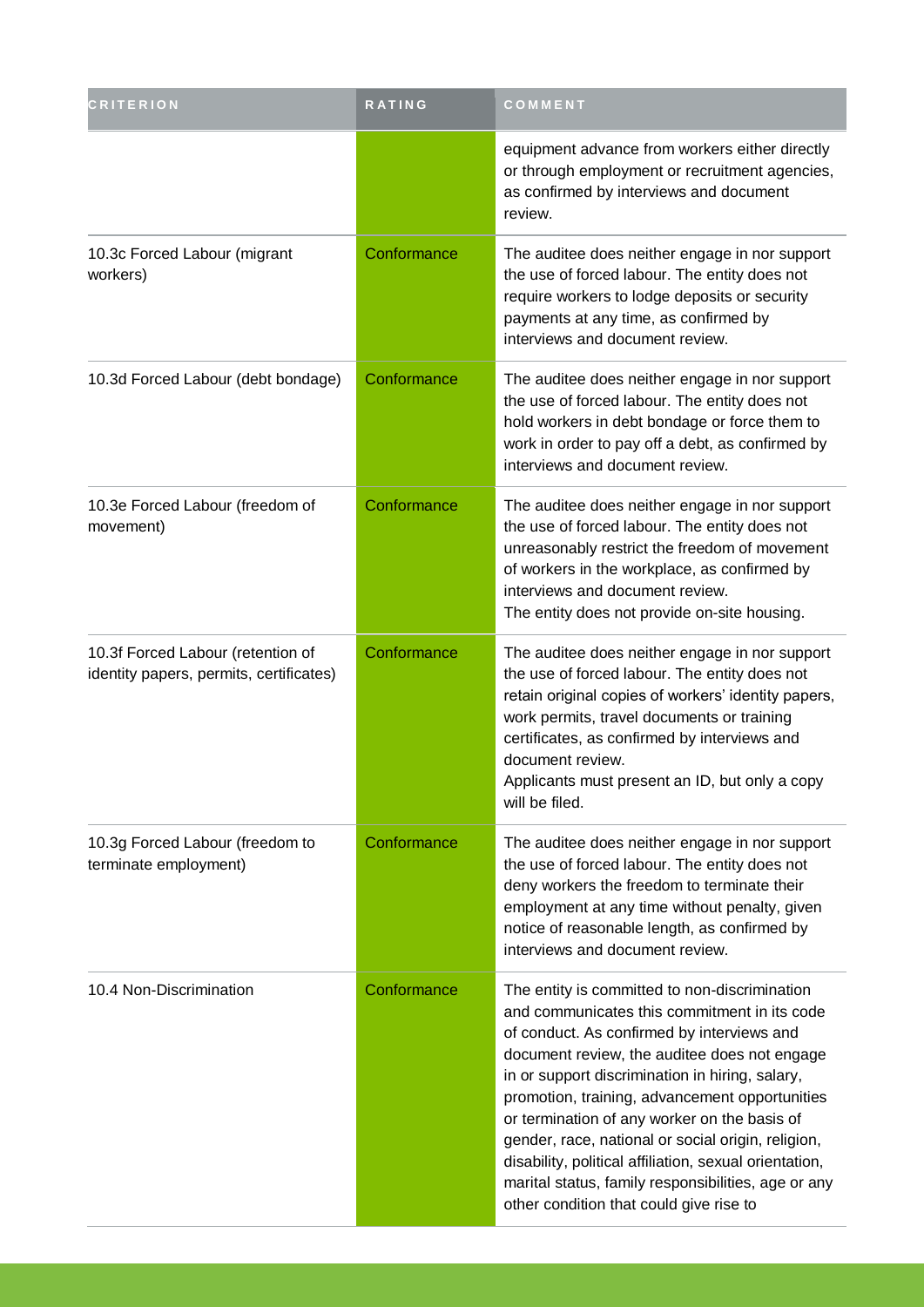| <b>CRITERION</b>                          | <b>RATING</b> | COMMENT                                                                                                                                                                                                                                                                                                             |
|-------------------------------------------|---------------|---------------------------------------------------------------------------------------------------------------------------------------------------------------------------------------------------------------------------------------------------------------------------------------------------------------------|
|                                           |               | discrimination.<br>Employees receive diversity and anti-<br>discrimination training.                                                                                                                                                                                                                                |
| 10.5 Communication and<br>engagement      | Conformance   | As confirmed by interviews and document<br>review, the auditee does ensure open<br>communication and direct engagement with<br>workers and their representatives regarding<br>working conditions and resolution of workplace<br>and compensation issues, without threat of<br>reprisal, intimidation or harassment. |
| 10.6 Disciplinary practices               | Conformance   | As confirmed by interviews and document<br>review, the entity does neither engage in nor<br>tolerate the use of corporal punishment, mental<br>or physical coercion, harassment, and gender-<br>based violence including sexual harassment, or<br>verbal abuse of workers.                                          |
| 10.7a Remuneration (living wage)          | Conformance   | The entity does respect the rights of workers to<br>a living wage and ensures that wages paid for a<br>normal working week meet the industry<br>standard, as confirmed by document review and<br>worker interviews.                                                                                                 |
|                                           |               | Working time, payment and leave are negotiated<br>in collective bargaining agreements. The wages<br>paid are substantially above the legal minimum.<br>They are in line with the national industry<br>standard.                                                                                                     |
| 10.7b Remuneration (method of<br>payment) | Conformance   | As has been verified by document review and<br>interviews during the assessment, the entity's<br>wage payments are timely, in legal tender and<br>fully documented. Payments are made via<br>transfer to employee's bank accounts.                                                                                  |
| 10.8 Working Time                         | Conformance   | The auditee does comply with applicable law<br>and industry standards on working time, public<br>holidays and paid annual leave.<br>Working time is part of the collective bargaining<br>agreements and part of each employment<br>contract. Clocking-in system is in place. Records<br>are on hand.                |

#### PRINCIPLE 11 OCCUPATIONAL HEALTH AND SAFETY

11.1a Occupational Health and Safety (OH&S) Policy (policy)

Conformance The entity is OHSAS 18001:2007 certified by an accredited certification body, therefore it is eligible for harmonization. The Entity has implemented and communicated its OHS policy as required by the ASI Performance Standard.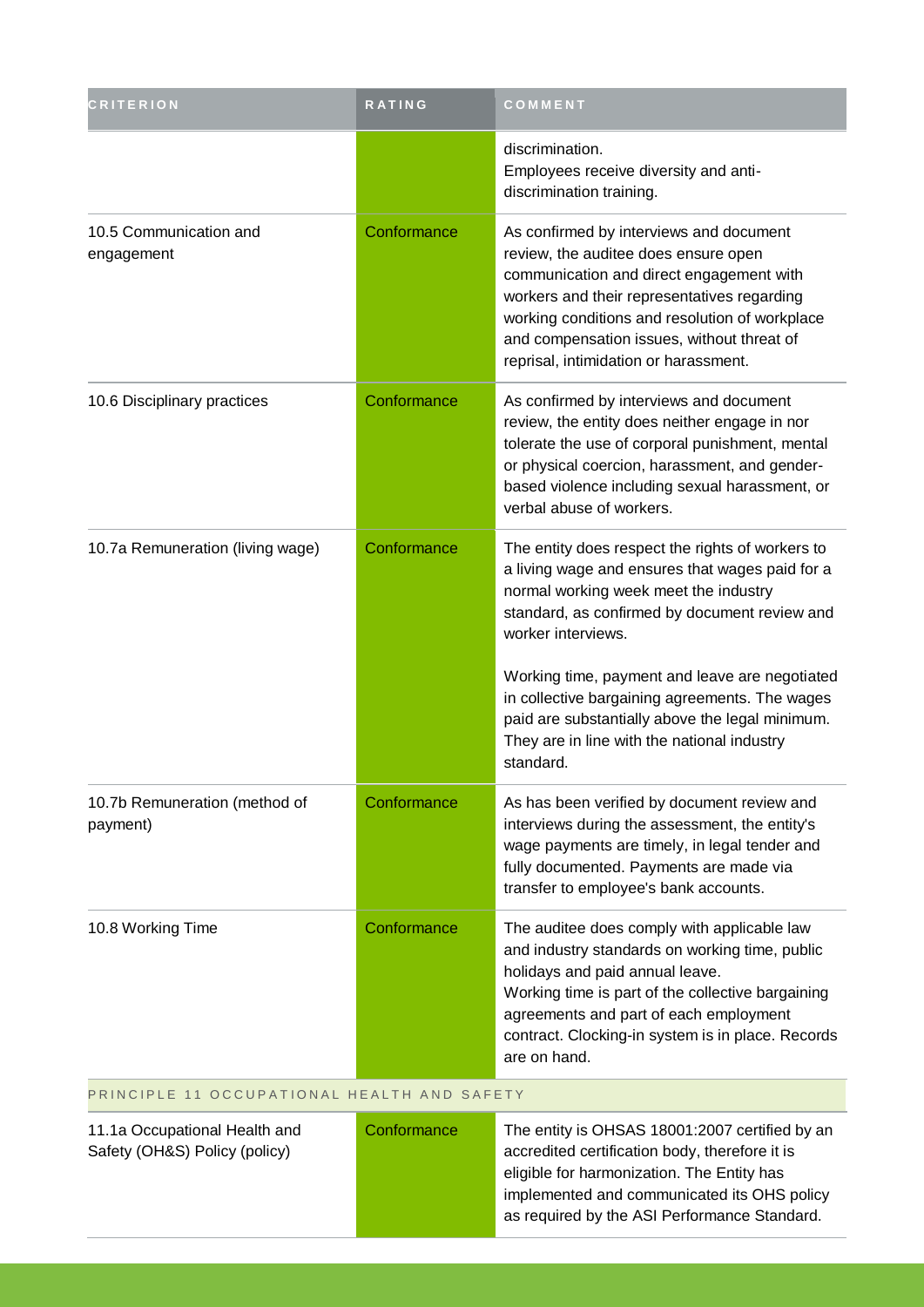| <b>CRITERION</b>                                                                        | <b>RATING</b>             | COMMENT                                                                                                                                                                                                                                                                                                                                                                                 |
|-----------------------------------------------------------------------------------------|---------------------------|-----------------------------------------------------------------------------------------------------------------------------------------------------------------------------------------------------------------------------------------------------------------------------------------------------------------------------------------------------------------------------------------|
|                                                                                         |                           | The certificate can be accessed via the following<br>link: https://www.hai-aluminium.com/wp-<br>content/uploads/2016/11/OHSAS_18001_HAI_<br>GmbH DE-1.pdf                                                                                                                                                                                                                               |
| 11.1b Occupational Health and<br>Safety (OH&S) Policy (workers and<br>visitors)         | Conformance               | The entity is OHSAS 18001:2007 certified by an<br>accredited certification body, therefore it is<br>eligible for harmonization. The entity has<br>implemented and communicated (postings,<br>intranet, internet) it's OHS policy as required by<br>the ASI Performance Standard. The policy is<br>subject to employee training.                                                         |
| 11.1c Occupational Health and<br>Safety (OH&S) Policy (applicable law<br>and standards) | Conformance               | The entity has included in its policy statement<br>related to occupational health & safety or in their<br>codes of conduct respectively, a commitment to<br>comply with applicable law on workers' health<br>and safety, international standards, and ILO<br>Conventions on occupational health and safety.                                                                             |
| 11.1d Occupational Health and<br>Safety (OH&S) Policy (right to stop<br>unsafe work)    | Minor Non-<br>Conformance | In its policy related to occupational health &<br>safety, the entity has not included the workers<br>right to understand the hazards and safe<br>practices for their work, and the authority to<br>refuse or stop unsafe work.<br>However, such right is contained in the entity's<br>"environment, health & safety manual".                                                            |
| 11.2 OH&S Management System                                                             | Conformance               | The Entity is OHSAS 18001:2007 certified by an<br>accredited certification body, therefore it is<br>eligible for harmonization. The Entity has<br>implemented and communicated its OHS policy<br>as required by the ASI Performance Standard.                                                                                                                                           |
| 11.3 Employee engagement on<br>health and safety                                        | Minor Non-<br>Conformance | The entity is OHSAS 18001:2007 certified by an<br>accredited certification body, therefore it is<br>eligible for harmonization. The entity has<br>implemented a joint health and safety<br>committee, by which workers can raise, discuss<br>and participate in the resolution of occupational<br>health and safety issues with management.<br>Agendas and meeting minutes are on hand. |
|                                                                                         |                           | However, the process of involving workers in<br>H&S related matters is not fully effective, as<br>formal meetings of the H&S committee take<br>place only once per year.                                                                                                                                                                                                                |
| 11.4 OH&S performance                                                                   | Conformance               | The entity evaluates its occupational health &<br>safety (OH&S) performance regularly and<br>several key performance indicators are related                                                                                                                                                                                                                                             |